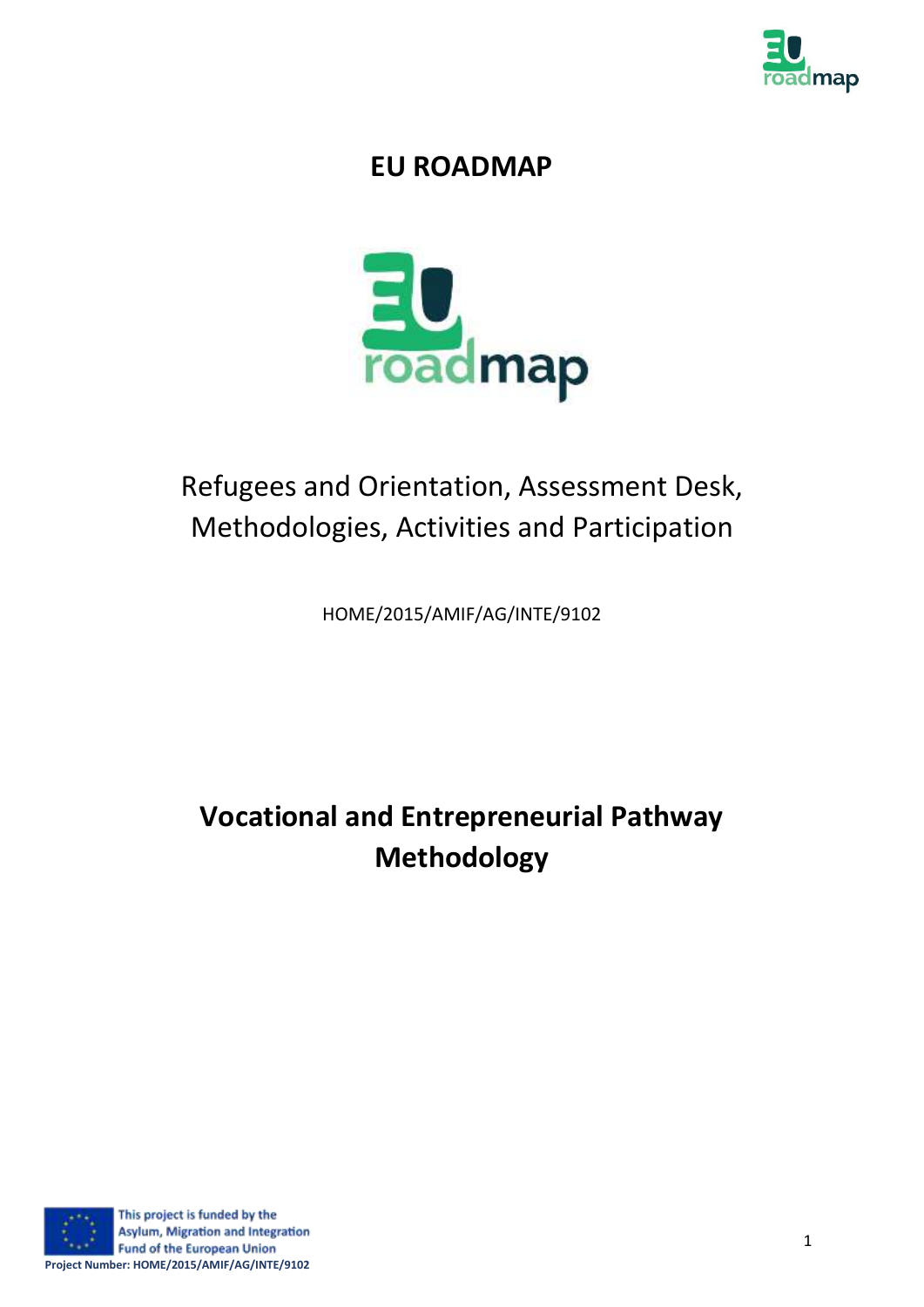

# Contents

| $\mathbf{1}$ |       |  |  |  |
|--------------|-------|--|--|--|
| 2            |       |  |  |  |
| 2.1          |       |  |  |  |
|              | 2.2   |  |  |  |
|              | 2.2.1 |  |  |  |
|              | 2.2.2 |  |  |  |
|              | 2.2.3 |  |  |  |
|              | 2.2.4 |  |  |  |
|              | 2.2.5 |  |  |  |
|              | 2.3   |  |  |  |
|              | 2.4   |  |  |  |
| 3            |       |  |  |  |
|              | 3.1   |  |  |  |
|              | 3.2   |  |  |  |
|              | 3.3   |  |  |  |
|              | 3.3.1 |  |  |  |
|              | 3.3.2 |  |  |  |
|              | 3.3.3 |  |  |  |
|              | 3.4   |  |  |  |
|              | 3.5   |  |  |  |
| 4            |       |  |  |  |
|              | 4.1   |  |  |  |
|              | 4.2   |  |  |  |
|              | 4.3   |  |  |  |
|              | 4.4   |  |  |  |
| 5            |       |  |  |  |
|              | 5.1   |  |  |  |
| 5.2          |       |  |  |  |
|              | 5.3   |  |  |  |

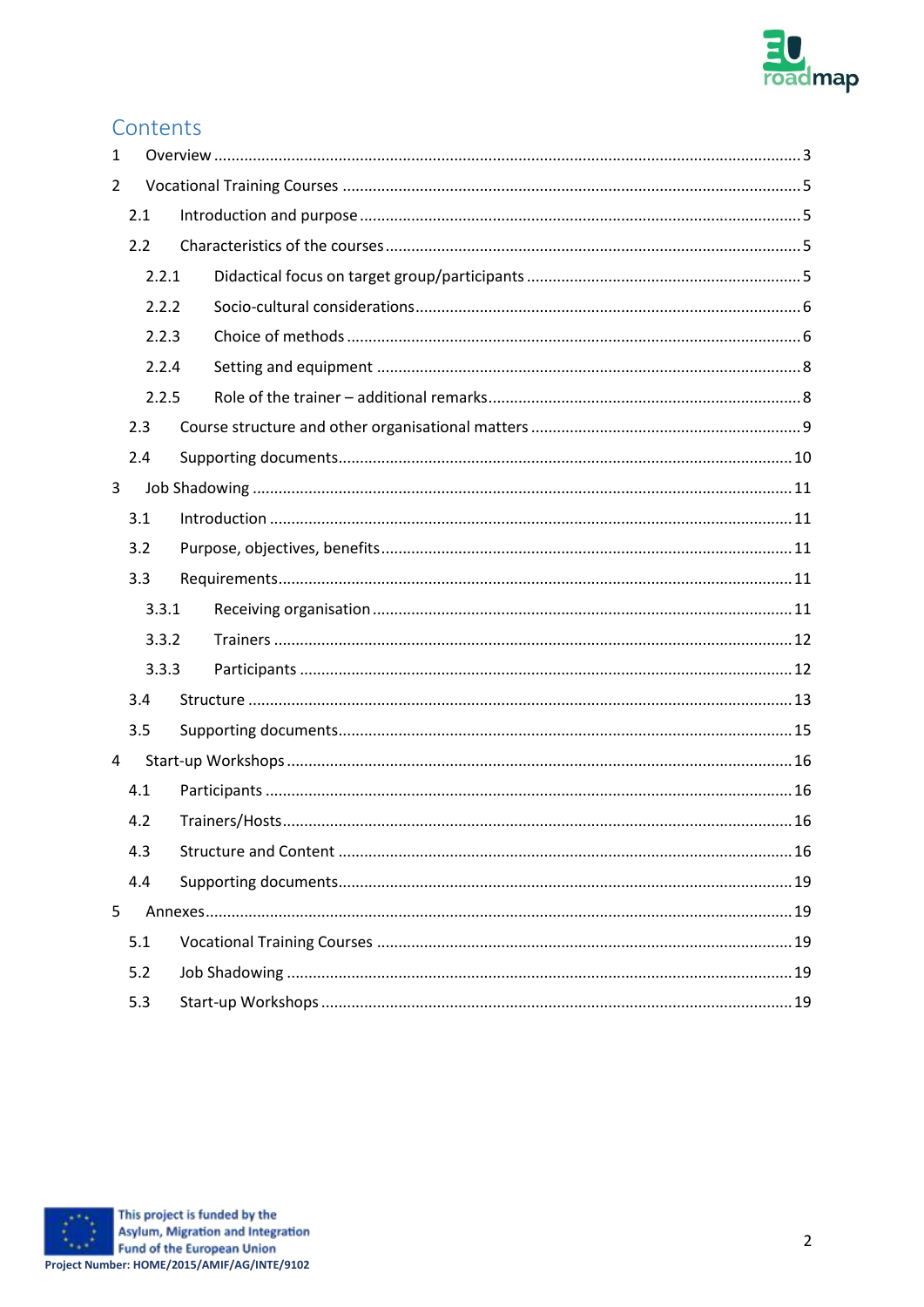

# <span id="page-2-0"></span>1 Overview

This part of the EU ROADMAP project aims at providing vocational training to the beneficiaries. It includes the implementation of (1) vocational training courses; (2) job shadowing periods and (3) startup workshops in each partner country. Participants for these activities will be recruited from the EU ROADMAP Guidance Desk. This also implies that the selection process has already been taken place prior to the activities as described in this paper.



Generally, the partners need to reach the following targets:

- 1. **Vocational training courses:** Partner organisations are required to provide training and learning opportunities to the beneficiaries to acquire the basics of and an insight into the vocational skills and language necessary to work in a relevant working area. That way, partners will facilitate access to the working areas as defined in WP 1.
	- 4 courses per partner country
	- 32 hours per course
	- 60 participants in total per country
	- Content: competences and language skills based on the working area
- 2. **Job shadowing:** Partner organisations are required to provide the possibility of job shadowing to the beneficiaries to give them a realistic idea of what the job they are interested in is like. The job shadowing experience should take place in a relevant working area; receiving organisations should be chosen from the EU ROADMAP database created by each project partner.
	- 2 days (16 hours) of job shadowing per participant
	- 30 participants in total per country

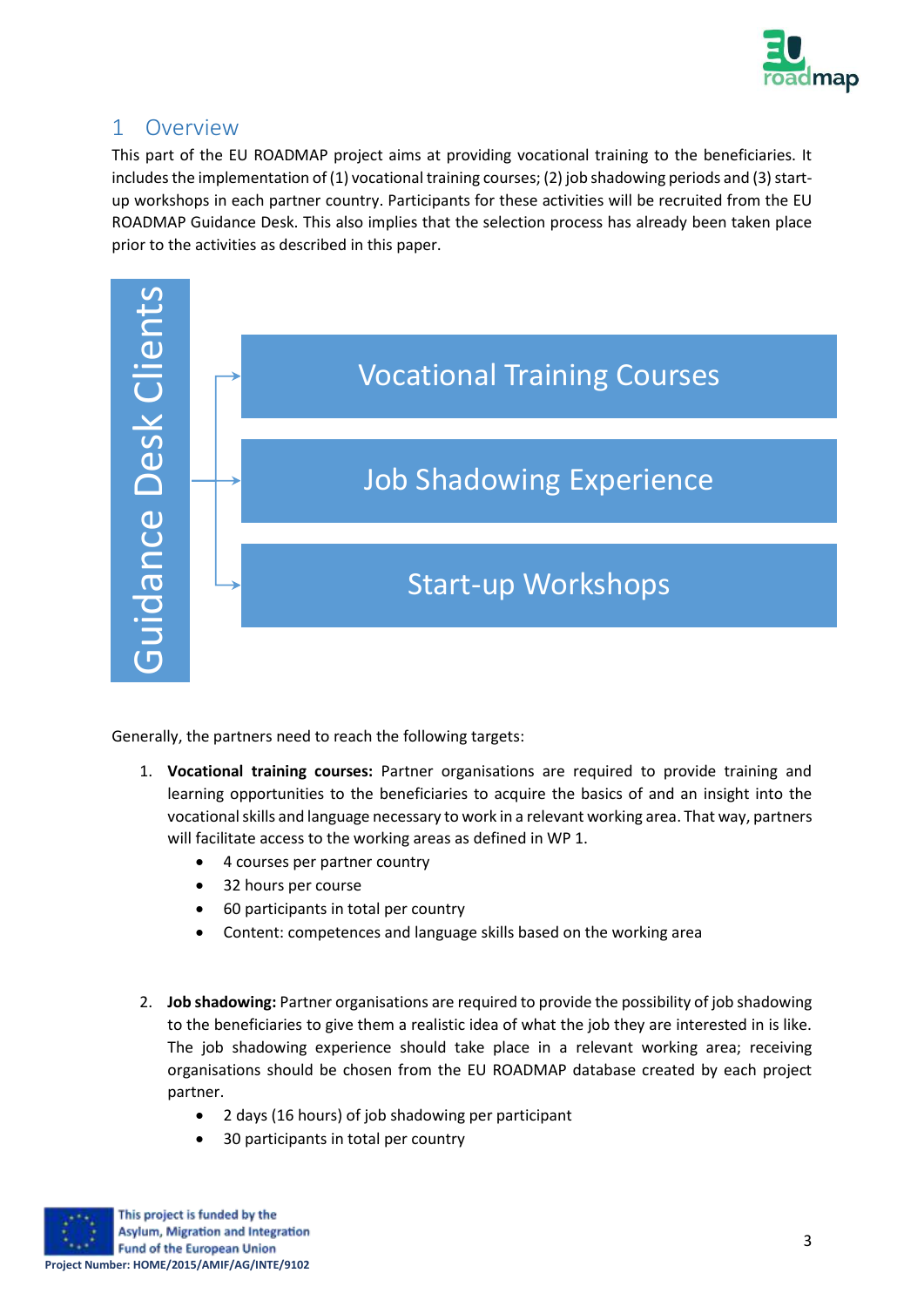

- 3. **Start-up workshops:** Partner organisations are required to promote entrepreneurship in the beneficiaries and improve their entrepreneurial skills. Therefore, they will organise start-up workshops with the active involvement of local entrepreneurs and the possibility to create their own business plans.
	- 2 workshops per country
	- 16 hours per workshop
	- 20 participants in total per country

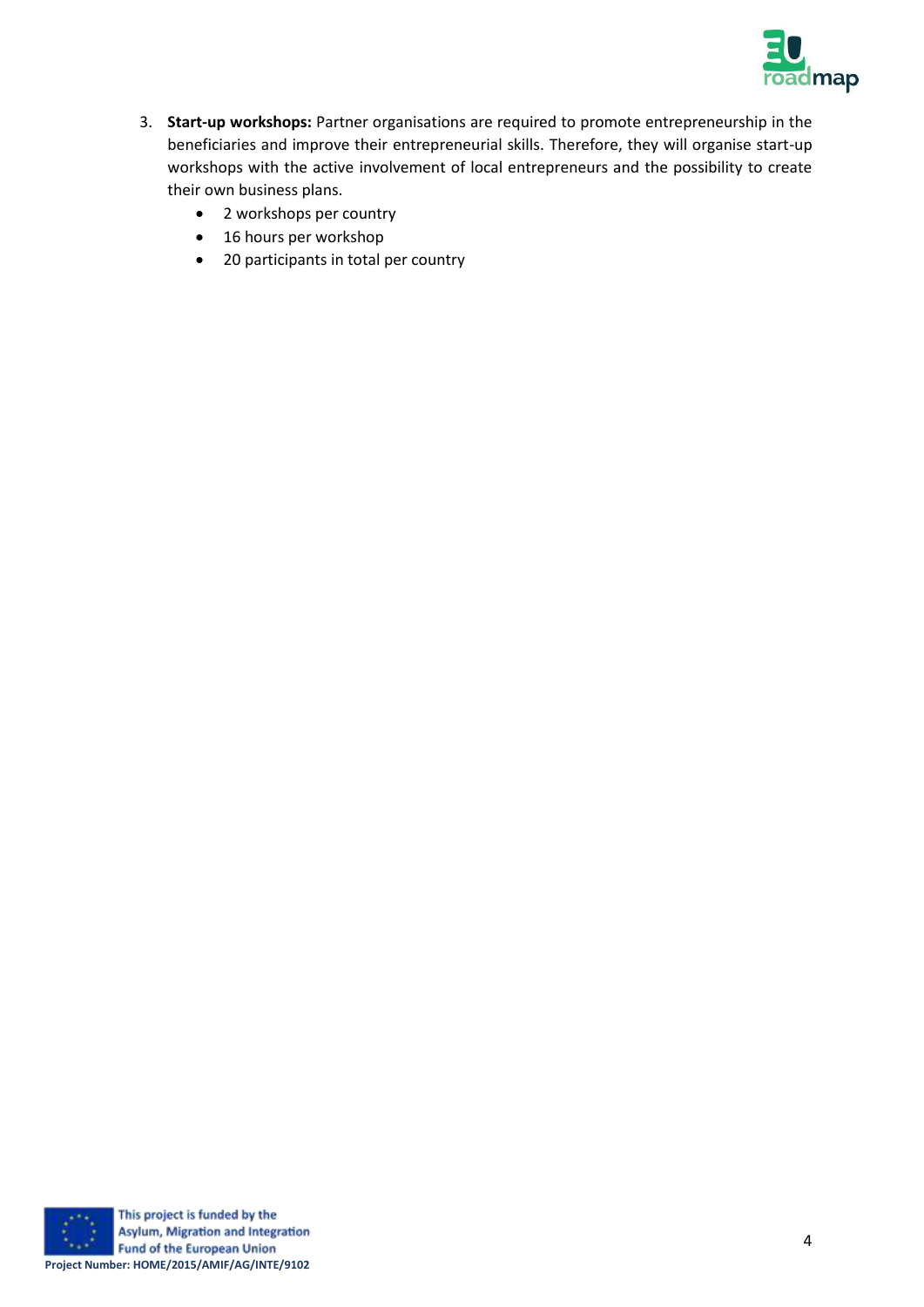

# <span id="page-4-0"></span>2 Vocational Training Courses

## <span id="page-4-1"></span>2.1 Introduction and purpose

Generally, the vocational training courses within the EU ROADMAP pathway should be based on the requirements of the respective profession/working area. They should be seen as a starting point and basis for a potential future career and they should deliver basic theoretical and practical knowledge in terms of vocational skills and vocational language on a basic/introductory level. The overall aim of these courses should be for participants to be able to understand and articulate skills needed for a particular job.

The 32-hours' courses should be delivered by qualified and experienced trainers who are experts in their fields. The courses serve the following purposes:

- getting to know and gaining an overview of the respective field of work;
- being able to understand and articulate skills needed in the respective field of work;
- acquiring basic theoretical and practical knowledge and skills in the respective field of work;
- acquiring basic knowledge of the vocational language used in the respective field of work;
- preparing for a (possible) job shadowing experience.

## <span id="page-4-2"></span>2.2 Characteristics of the courses

#### <span id="page-4-3"></span>2.2.1 Didactical focus on target group/participants

When doing the didactical planning of the courses, the focus should always be on the target group of migrants and refugees who look for jobs in their host countries and on choosing suitable methods that would foster the participants' own strengths and potentials in the best-possible way. Ultimately, the courses are a step in the (further) development of the participants' professional competences and might lead to a successful labour market integration.

While the focus lies on the target group as a whole when planning the courses, implementation of the courses should rather consider the individual participants, their characteristics with regard to interests, needs, social and psychological backgrounds, etc. That means that, when delivering the courses, methods should consider individual levels, respective topics, gender-specifics and cultural backgrounds within the groups. The following key issues should, therefore, be considered when planning and implementing the courses:

- present life situations of the participants;
- cultural backgrounds of the participants;
- consideration of gender-specific roles;
- situation of the participants with regard to the topics (attitudes; difficulties and deficits; prior experiences, knowledge, skills, competences; learning needs, etc.);
- issues regarding 'learning', 'methods' and 'education and training'.

By taking into account their individual methodological and didactical needs, a participant-centred and integrative approach when delivering the courses will provide each individual participant with the same chance to find their place in the labour market. This approach includes strengthening the participants' own initiative, considering their, often different, individual and cultural learning experiences and focussing on existing knowledge, resources and potentials rather than on deficits. In summary, this integrative and participant-centred approach: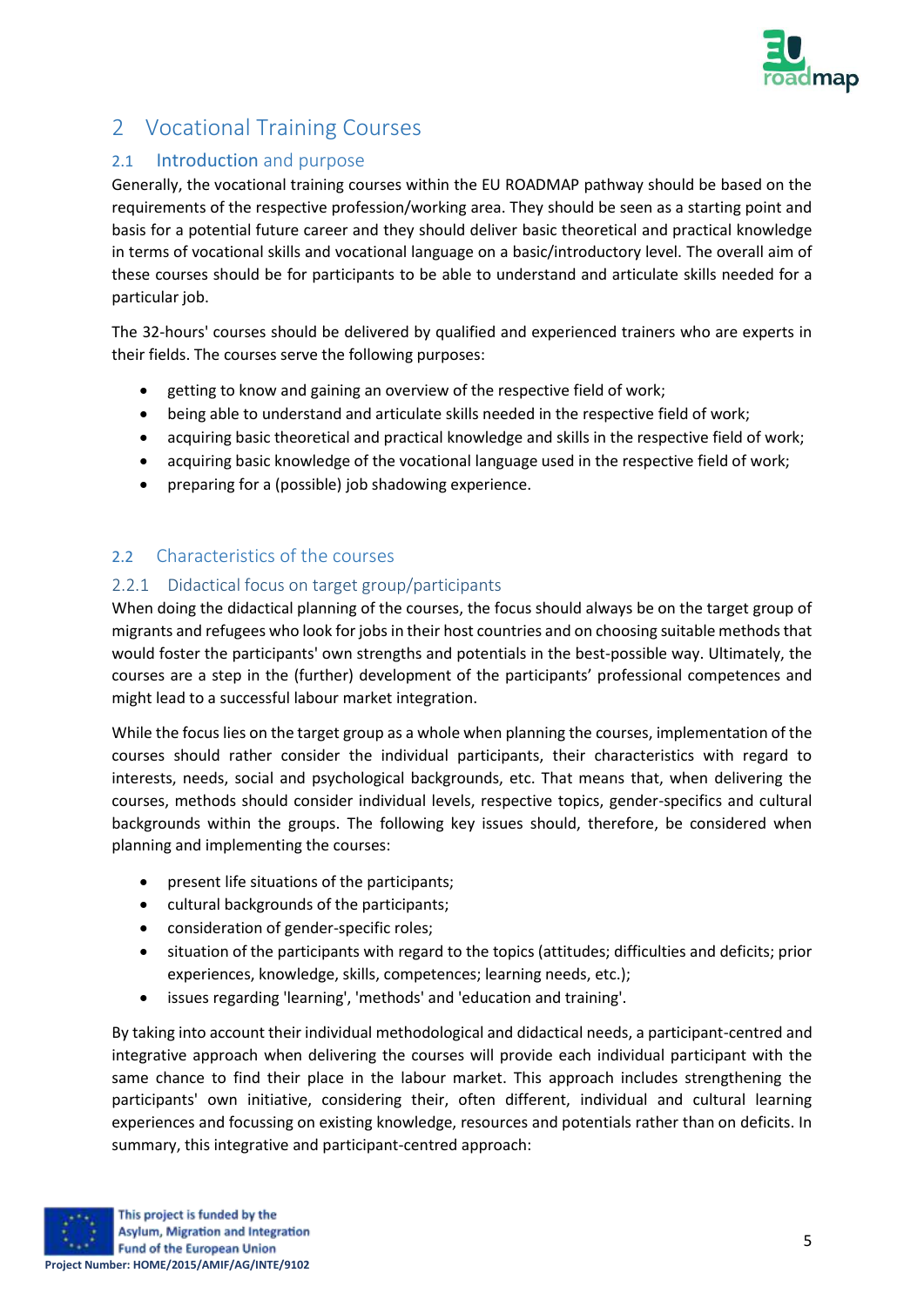

- tries to include all relevant environments;
- fosters the person's own problem-solving capability;
- regards the participants as experts;
- considers a variety of socialisation-specific factors with regard to gender and cultural background;
- prepares teaching material and uses teaching methods that are based on the needs of the target group and that are gender- and diversity-sensitive;
- is strictly non-discriminatory.

#### <span id="page-5-0"></span>2.2.2 Socio-cultural considerations

Basically, all trainers in the EU ROADMAP courses should be experienced in working with the target group and have sufficient intercultural competences. When planning and implementing their courses, they should consider the following aspects:

- In a multi-cultural group, trainers should try and actively include the, presumably, different socio-cultural routines in their trainings. This might particularly refer to the traditional view of women's and men's roles and resulting discussions.
- There will probably be heterogeneous learning experiences and strategies within the group that might also have cultural reasons and should be considered by offering a variety of different exercises. Icebreakers, for instance, are always a good method to start a group, particularly if the group members have not met before or do not know themselves very well.
- Trainers should be aware that they might be the first contact for participants with a migration background with regard to traumatising experiences, discrimination, everyday problems (e. g. family and medical issues, problems with authorities), etc. In the EU ROADMAP courses, trainers do not act as case managers; they should be able to deal with the person in an appreciative way and refer her/him to the appropriate expert.
- The participants, with their different cultural backgrounds and heterogeneous learning experiences, should be supported to form a team in which team members cooperate in a constructive way and are able to overcome conflicts and potential difficulties in mutual understanding. It will be essential to foster mutual esteem and react in a solution-oriented way by focussing on resources, strengths and competences.<sup>1</sup>
- While considering the different socio-cultural backgrounds and supporting the individual participants with their respective needs, there will be no exclusive focus on cultural differences to avoid intensification of stereotypes.

#### <span id="page-5-1"></span>2.2.3 Choice of methods

The choice of methods to best transfer the content of the EU ROADMAP vocational course should be based on the various needs of the members of the target group. The teaching methods should

<sup>&</sup>lt;sup>1</sup> Life histories are an excellent way to begin to discover what life is like for people of another culture, by asking one person at a time what his or her life was like. In many cultures, asking someone to tell about his or her life is not perceived as particularly intrusive (although this is not always the case), and although informants may alter or embellish their stories, even those changes are useful information. Through life histories, one discovers what the informant thinks were significant events and why, what choices they felt they had in responding to those events, what determined their actual choice of response, and how satisfied they were with the outcomes.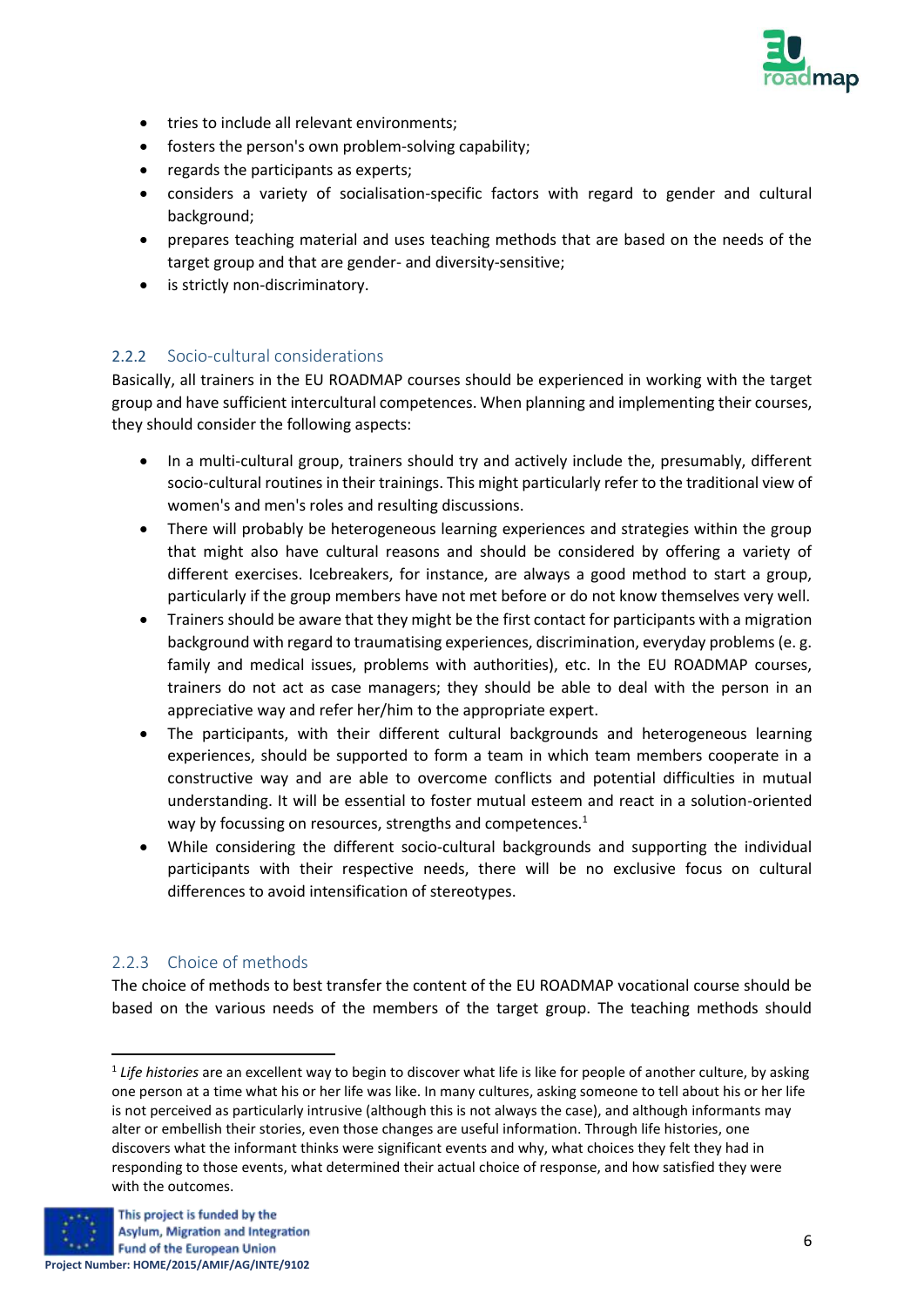

consider the respective learning content and the didactical requirements of the learning group. The following parameters are important:

- The training should be varied and include a variety of methods to foster activities and communication. These methods should consider the participants' different learning strategies and, at the same time, stimulate their intercultural competence.
- Theoretical input should be kept as short as possible; long sequences of lecturing should be avoided.
- Practically-oriented training in small groups can support a focus on the strengths and the individual socio-cultural experiences of the participants.
- Participants' active participation and initiative should be promoted. They should be encouraged to ask questions and contribute, to the training and its success, in a variety of different ways.
- The participants' knowledge should be included in the training process as far as possible. Trainers should try and identify those learners who have a certain knowledge of the relevant subject and involve them in the training process. They can take on the role of key informants. These key informants can play their roles in a variety of methods (see below).
- The learning speed should be adapted to the heterogeneous needs of the target group. This might include the distribution of differentiated tasks and splitting longer learning processes into sub-steps that build on one another.
- Instructions and stimulation should support the participants' existing learning successes, thus fostering their interest in acquiring new competences.
- There should be sufficient time for repetition, breaks and recovery.
- Sufficient time should also be given to guided and focussed reflexion. While providing sufficient time for the participants to reflect on the respective topics, trainers must be careful when dealing with forced migrants so that difficult issues from their past do not dominate.
- The learning environment and atmosphere should be relaxing to avoid anxiety and stress. Mutual respect must be guaranteed.
- Positive feelings, e. g. curiosity or joy about success, should be stimulated.

As mentioned above, it will be important to use a variety of different methods. The following list provides some examples of methods to be used in the training:

- **Theoretical input** and short talks to pass on information; stimulates further work on a topic in the form of discussions, tasks, etc.
- **Creative techniques** (e. g. brainstorming, mind-mapping, brainwriting, photos, metaphors, plans, lightning rounds) to foster the participants' creative potentials; possibility to use videosupported training.
- **Role-play** to enter into a certain situation or role and to deal with your own blind spots and with unfamiliar behaviour patterns.
- **Self-organised work/research** to foster the participants' self-responsibility; ends with reflection on gained knowledge. This can even take on the form of 'homework', which might prove essential in short courses like the ones organised under the EU-ROADMAP project. Selforganised work, in whatever form, can demonstrate a learner's commitment and might even be a good way of identifying learners who should be offered a job shadowing opportunity.
- **Individual work** to give one person the possibility to work on a task on her/his own; fosters personal responsibility and includes a defined form of assessment.

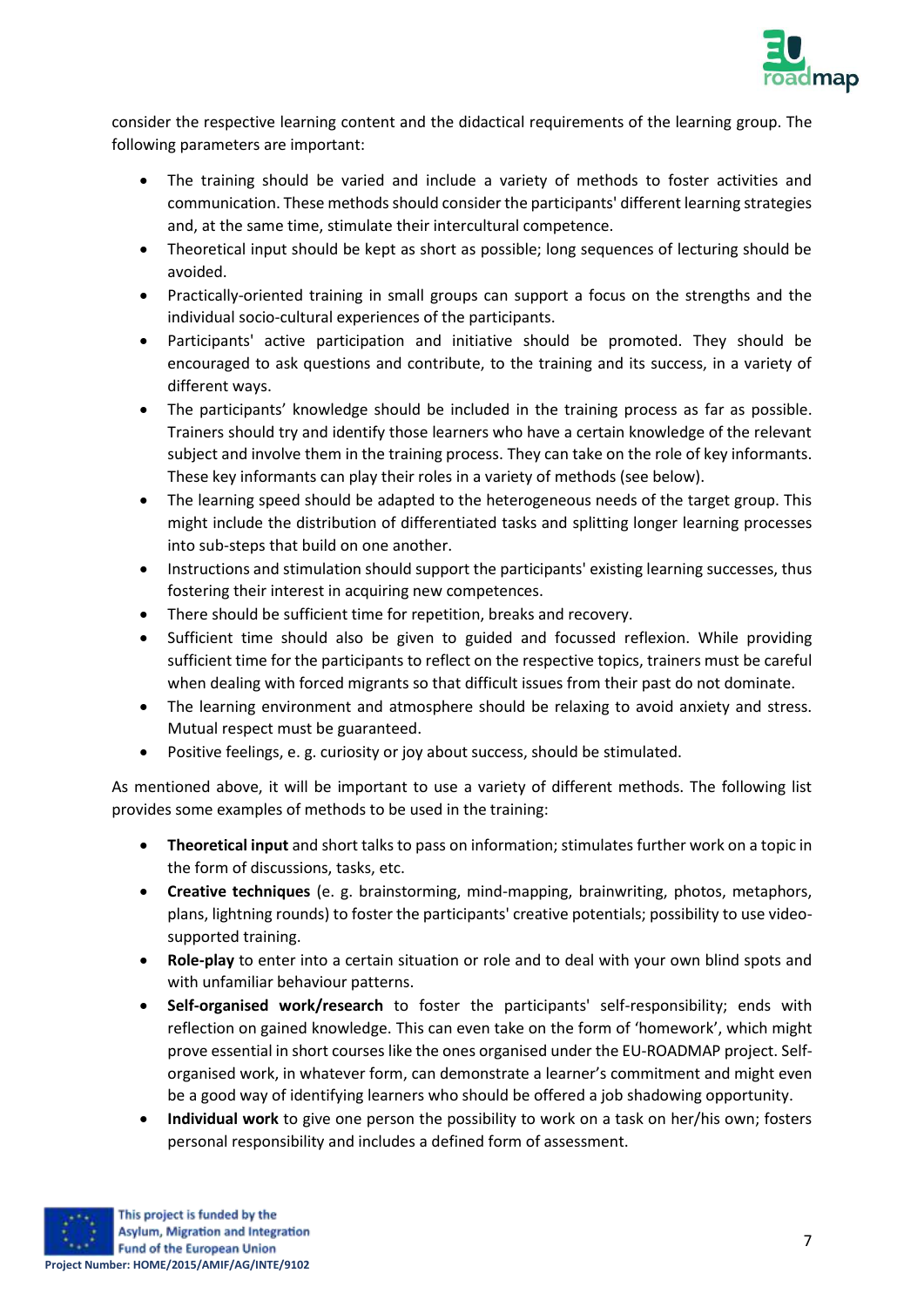

- **Work in pairs** allows trainers to pair weaker students with stronger ones and develop peer support in the learning sessions.
- **Work in small groups** to work on complex tasks; fosters the team members' potentials and their cooperation skills.
- **Plenum discussions** to work on and discuss a topic in the larger group; fosters rhetorical skills and mutual tolerance.
- **Self-reflexion** to deal with a person's own self, with how she/he deals with defined goals and tasks, with her/his plans for the future, etc. As mentioned above, while a hugely useful methodology, not least because it gives ownership to learners, reflexion must be handled with care when dealing with forced migrants especially if you suspect torture or extreme hardship has played a part in their journey. Trainers need to be sensitive to this and should be experienced in facilitating reflection.

The appropriate use of teaching material depends on the respective content and on the choice of methods. Materials must be designed in such a way that they fulfil the needs of both female and male participants as well as the needs of the multi-cultural group of participants. Possible teaching materials include:

- Scripts/hand-outs;
- presentation slides and projector;
- flipchart;
- pin wall and cards;
- on- and off-line media, software and applications;
- videos;
- computers with internet access and printers;
- etc.

#### <span id="page-7-0"></span>2.2.4 Setting and equipment

Setting and technical equipment are based on the needs of the training content and on the respective didactical methodology. Basically, however, learners will find it easier to learn in a pleasant atmosphere. Also, it can be a good idea to change the layout of the room, in line with the subjects trained. This can help to change perspectives, not only in a physical meaning, but also referring to the way of thinking of the participants.

#### <span id="page-7-1"></span>2.2.5 Role of the trainer – additional remarks

Based on the participant-centred approach of the training courses and its above-mentioned characteristics, the trainers should cover the following functions:

- Rather than focussing on the participants' difficulties and deficits, the trainer considers the participants' individual capabilities, learning strategies and experiences.
- The trainer acts as a role-model. Although she/he sets targets and structures the training, she/he will give the participants sufficient space to get actively involved in the training, thus providing them with positive learning experiences and successes to increase their selfconfidence.
- The trainer is empathic and supports the participants in their approach to new learning strategies and topics; she/he also supports them in case of negative experiences. To be able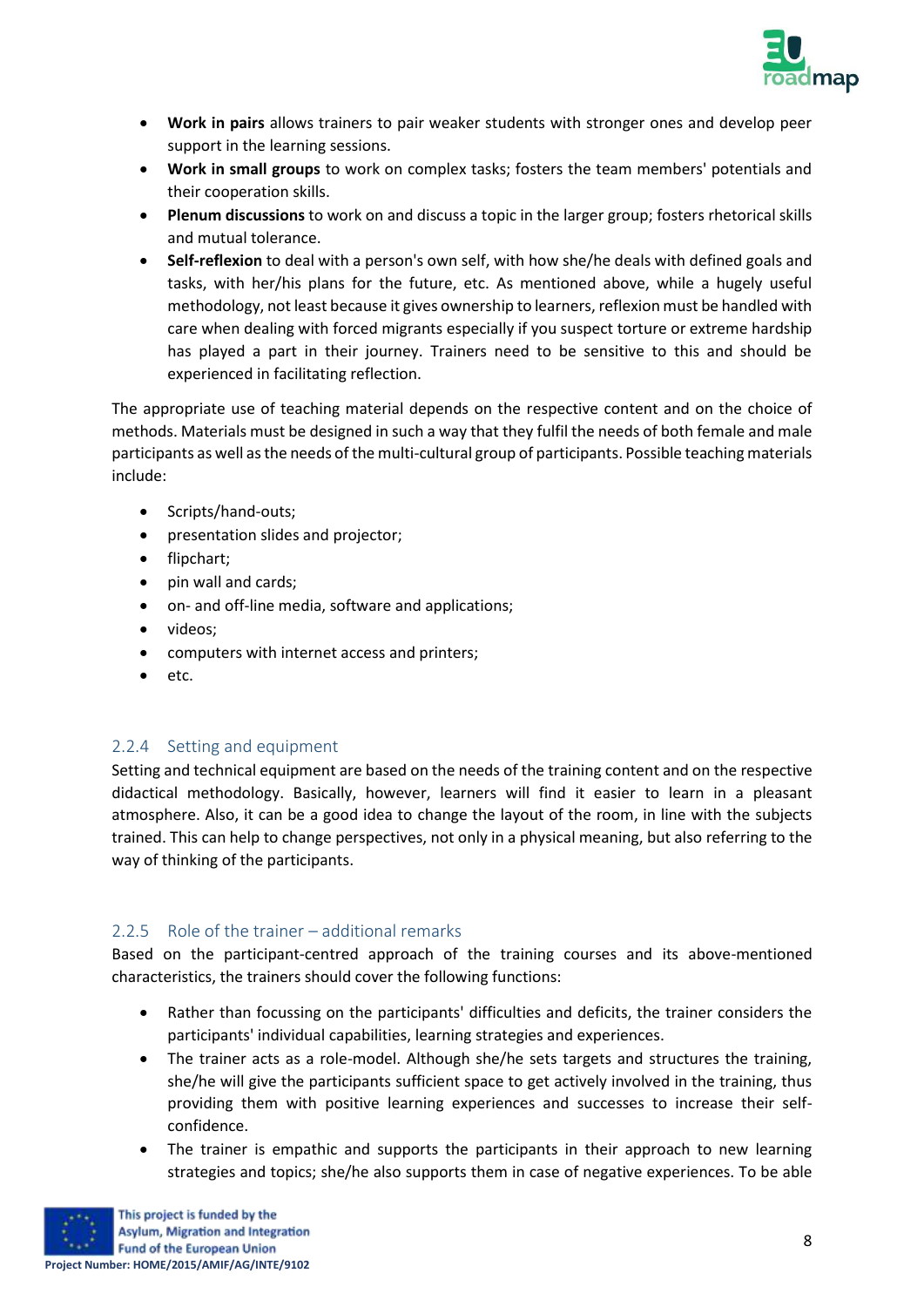

to do so, she/he should have the ability to change her/his point of view and see things through the participants' eyes. Therefore, the trainer should try to have a clear view of the difficulties of her/his heterogeneous target group, to anticipate problems and to provide appropriate methodological tools for dealing with the respective situation.

- The trainer plans learning processes based on tasks and situations and implements demonstration and practical exercises. That way, she/he stimulates the participants' attitude to get actively involved in the learning process and, at the same time, fosters motivation.
- The trainer supports cooperative learning in groups. She/He asks helpful questions and gives practical examples and hints that are based on the participants' real background, interests and abilities and demonstrate the meaningfulness of the training.
- The trainer creates a safe place for the participants to learn and experience new things. She/He makes sure that all participants can bring into the group their strengths and weaknesses and that they will respected each other.
- The trainer uses varied methodological tools. The variety of methods is based on the respective learning objectives and on the participants' strengths, thus resulting in a lively transfer of content.
- The trainer plans the training schedule according to the participants' experiences and skills. There will always be enough time planned for getting to know each other, for exchanging thoughts and ideas and for reaching the objectives.

## <span id="page-8-0"></span>2.3 Course structure and other organisational matters

One course covers a period of 32 hours (incl. breaks) of face-to-face learning and should cover the following aspects (minimum requirements):

- knowledge and use of **key and job-based vocabulary**;
- **transferable skills** (in particular, but not limited to, general communication skills; might also include interpersonal and organisation skills);
- **job-specific communication** skills; and
- **job-specific knowledge and skills**.

The organisation of the courses, including the distribution of learning hours etc., lies within the discretion of the organisers and should meet both the participants' needs as well as the possibilities of the organisation itself.

Courses will be documented by filling in attendance sheets and content sheets. **Attendance sheets** will be issued per training day, and participants will be asked to sign in. **Content sheets** will be filled in and signed by the trainers to provide a short overview of the topics they were dealing with during the learning sessions. Other materials, such as photos, results from exercises, videos, etc. are welcome, but not necessarily needed.<sup>2</sup>

Participants will receive, at the end of the course, a **course certificate**. This document will certify their participation and list the topics that were dealt with in the course (headlines only). Participants must have an attendance of 80 % of the entire course to receive a certificate.

<sup>2</sup> Please note: With photo and/or video documentation, persons who appear on photos/videos must be asked for consent. This topic should be discussed with participants and trainers. A consent form is provided in this document.

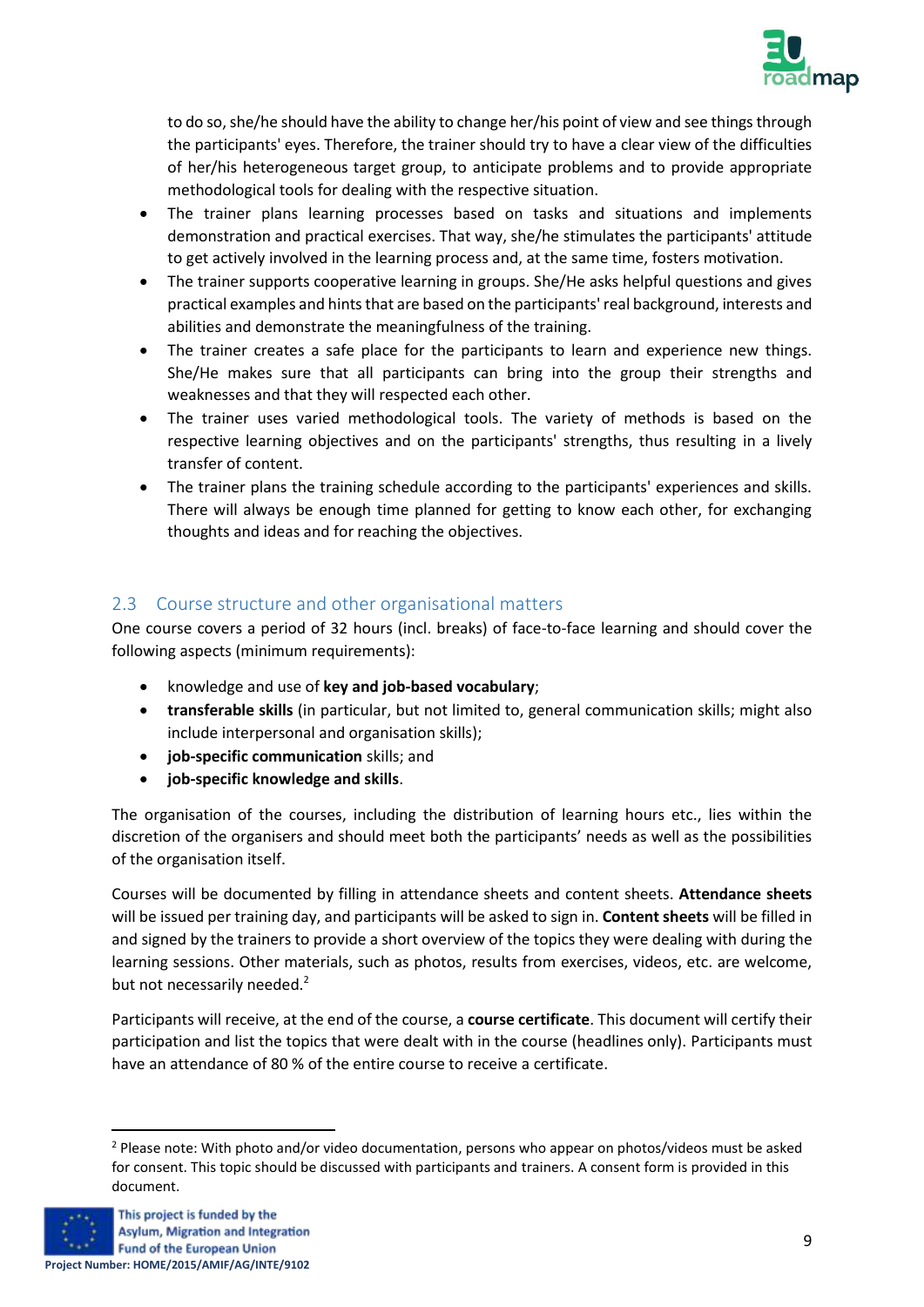

## <span id="page-9-0"></span>2.4 Supporting documents

The following supporting documents are required:

- Attendance sheet (signature list to be signed by participants) per training day
- Content sheet (to be filled in and signed by the trainer)
- Course certificate (to be issued by the organising organisation)

Please see chapter 6 for the templates of the documents.

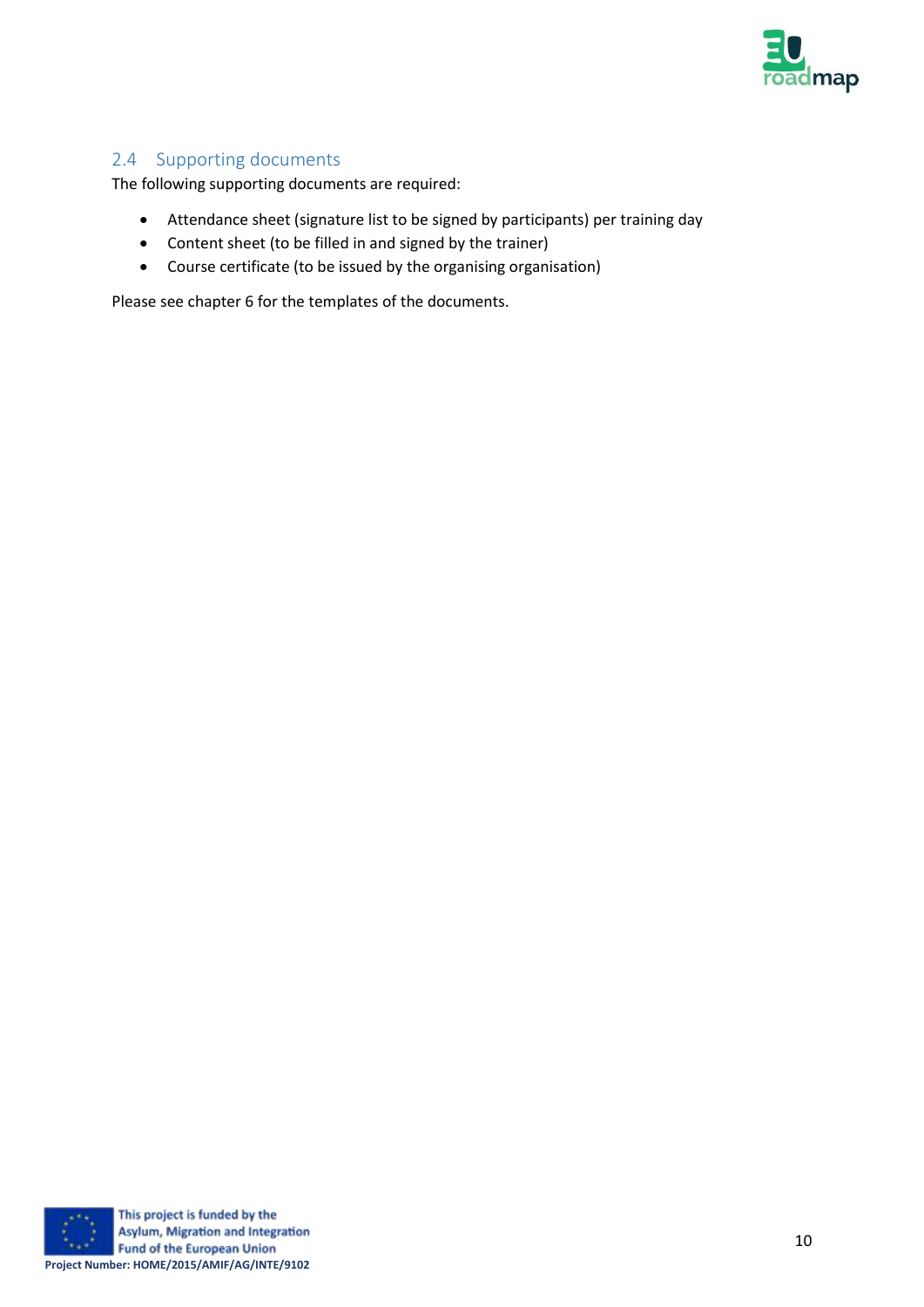

# <span id="page-10-0"></span>3 Job Shadowing

## <span id="page-10-1"></span>3.1 Introduction

The job shadowing experience within the EU ROADMAP pathway should provide the participants with a first real-life impression of a particular job. Either following the EU ROADMAP Vocational Training Course, which includes basic vocational skills and language and can be seen as a preparatory activity for the job shadowing experience, or directly from the EU ROADMAP Guidance Desk, at least 30 participants will have the opportunity to take part in the EU ROADMAP Job Shadowing Experience.

## <span id="page-10-2"></span>3.2 Purpose, objectives, benefits

This practically-oriented activity gives the participants the possibility to validate their vocational/professional expectations and even to reflect on their aptitude for a certain profession. Participants get an insight into everyday routines of a certain job and its requirements. It will be important to stress that this activity can only be the starting point for a longer path, which, ideally, will lead to permanent employment. Participants must not be given the false impression that a twodays' job shadowing activity alone will provide them with a permanent job but can be an initial activity to enter the labour market.

The job shadowing experience has the following objectives by providing participants with the opportunity to:

- compare the theoretical with the practical parts of a job;
- gain a practical knowledge of the environments, tools, tasks, procedures, etc. typical for a certain job:
- collect initial work experiences;
- meet and deal with potential employers;
- reflect on their interests, expectations, visions, etc.

When successfully concluding the job shadowing experience, participants will benefit in several ways:

- Participants can validate their decision for a certain job with regard to its congruence of requirements on the one hand and qualifications on the other hand.
- The experience can serve as an information basis for further target-oriented support of the participant.
- Both female and male participants have the possibility to experience jobs in non-traditional working areas.
- Participants with a migration background have the possibility to experience professional habits in a culture that might be different from their own native culture.

#### <span id="page-10-3"></span>3.3 Requirements

#### <span id="page-10-4"></span>3.3.1 Receiving organisation

Receiving organisations should:

- be prepared to define a contact person who will act as the host for the two-days' activity;
- be prepared to inform the participant about their organisation, its processes in general and certain work processes in particular;

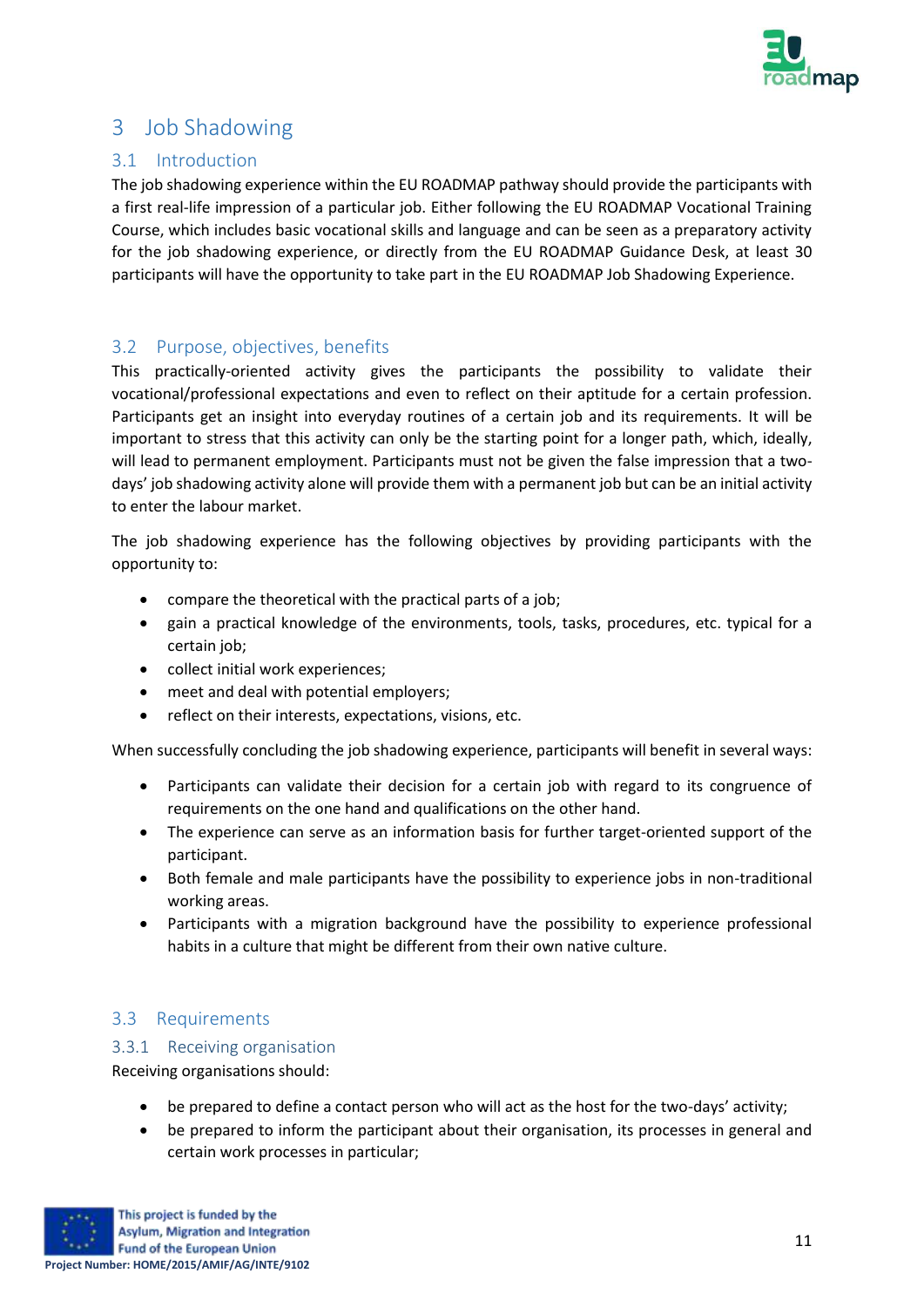

• be open and patient to host and work with people who might have little knowledge of the professional field and of the language.

Unlike extended work experience, where work can be carried out under supervision after a few days, a rather short work shadowing experience of two days means that participants will probably spend more time on observation (and reflecting their observations among each other and with the trainer) than on work. This might also mean that there is a greater expectation of time and human resources provided by the receiving organisation. It is important that the receiving organisation is aware of this and makes sure they have enough staff on hand to support a group of people on placement.

#### <span id="page-11-0"></span>3.3.2 Trainers

Trainers act as a link between the training organisation, the participants and the receiving organisations. They will play major roles in the info event, during the job shadowing period (they will accompany the participants on the first day of their job shadowing experiences) and in the assessment event. Trainers will support both the learners as well as the receiving organisations and, thus, will need to be familiar with both spheres.

They should:

- be experts in the respective field of work;
- be experienced in working with the target group (see chapter on vocational course);
- know the receiving organisation and be able to cooperate with its representative.

#### <span id="page-11-1"></span>3.3.3 Participants

Participants in the job shadowing experience should:

- be prepared and able to attend the job shadowing according to the normal working hours of the receiving organisation;
- open to learn new things in new environments;
- open to meet new people;
- be interested in gaining as much information as possible for them to reflect on their possible future in the particular field of work.

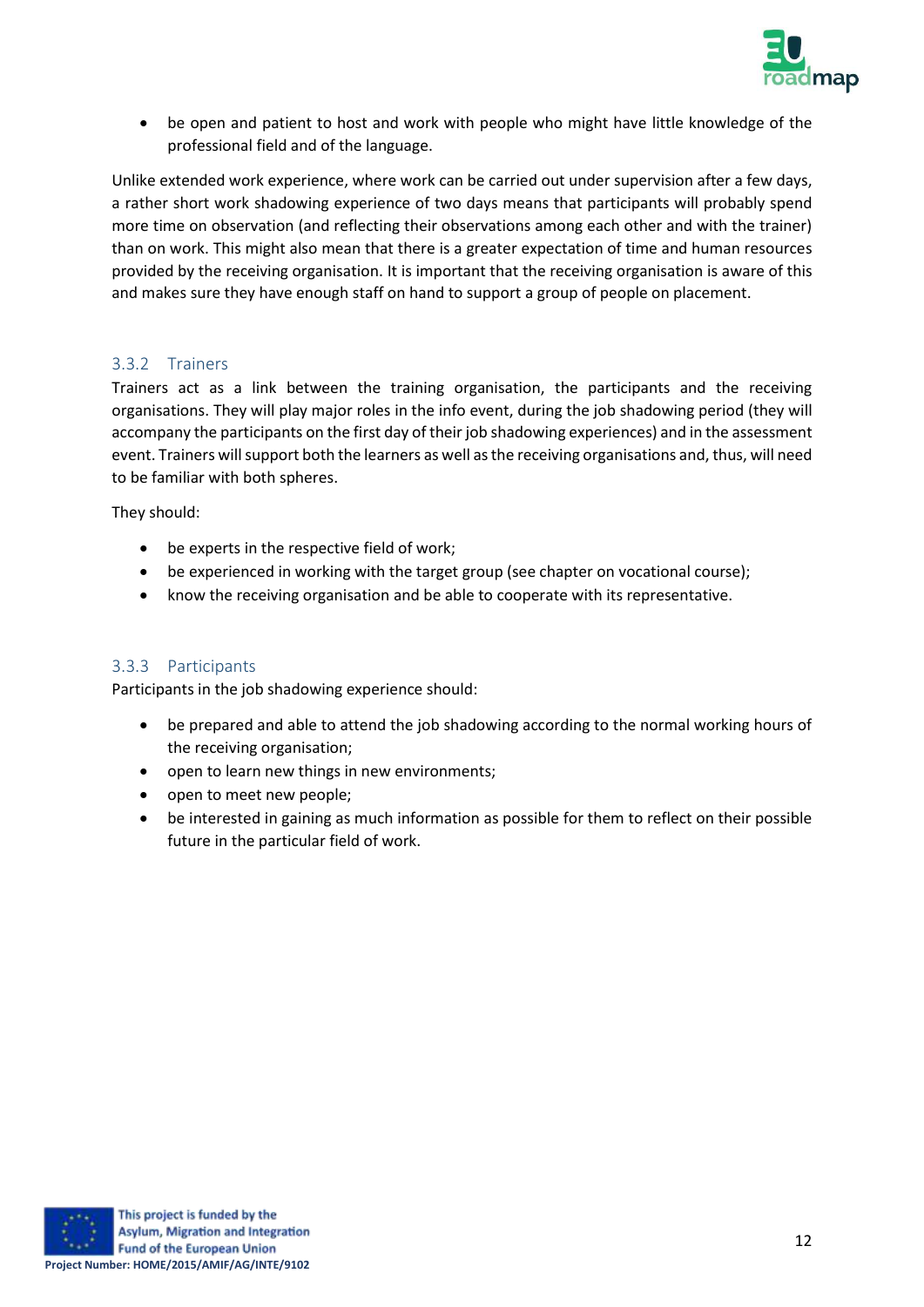

#### <span id="page-12-0"></span>3.4 Structure

When implementing the EU-ROADMAP job shadowing activity, the following structure is suggested:



- 1. **Contact receiving organisation:** From the EU ROADMAP database, select and contact potential receiving organisations for the job shadowing experience. Inform them about the project in general and the job shadowing experience and its purpose in particular. Obtain their commitment to take part in the EU-ROADMAP job shadowing experience and to receive a defined number of participants for the job shadowing activity. Clarify all necessary legal requirements (e.g. social assurance issues).
- 2. **Select participants:** Participants for the job shadowing experience will be recruited directly from the guidance desk and/or from the EU-ROADMAP vocational training courses. Parameters for the admission to the job shadowing experience can be the level of professional knowledge, skills and competences of the participants and their interest in taking part in the job shadowing experience.

In order to get most out of the job shadowing activity, participants should have a basic language level of at least  $B1<sup>3</sup>$  in the language of the host country. Language skills on level B1

<sup>&</sup>lt;sup>3</sup> For listening, level B1 means: 'I can understand the main points of clear standard speech on familiar matters regularly encountered in work, school, leisure, etc. I can understand the main point of many radio or TV programmes on current affairs or topics of personal or professional interest when the delivery is relatively slow and clear.' For speaking, level B1 means: 'I can deal with most situations likely to arise whilst travelling in an area where the language is spoken. I can enter unprepared into conversation on topics that are familiar, of personal interest or pertinent to everyday life (e.g. family, hobbies, work, travel and current events). I can connect phrases in a simple way in order to describe experiences and events, my dreams, hopes and ambitions. I can briefly give reasons and explanations for opinions and plans. I can narrate a story or relate the plot of a book or film and describe my reactions.' (<https://europass.cedefop.europa.eu/resources/european-language-levels-cefr> on 20180201)

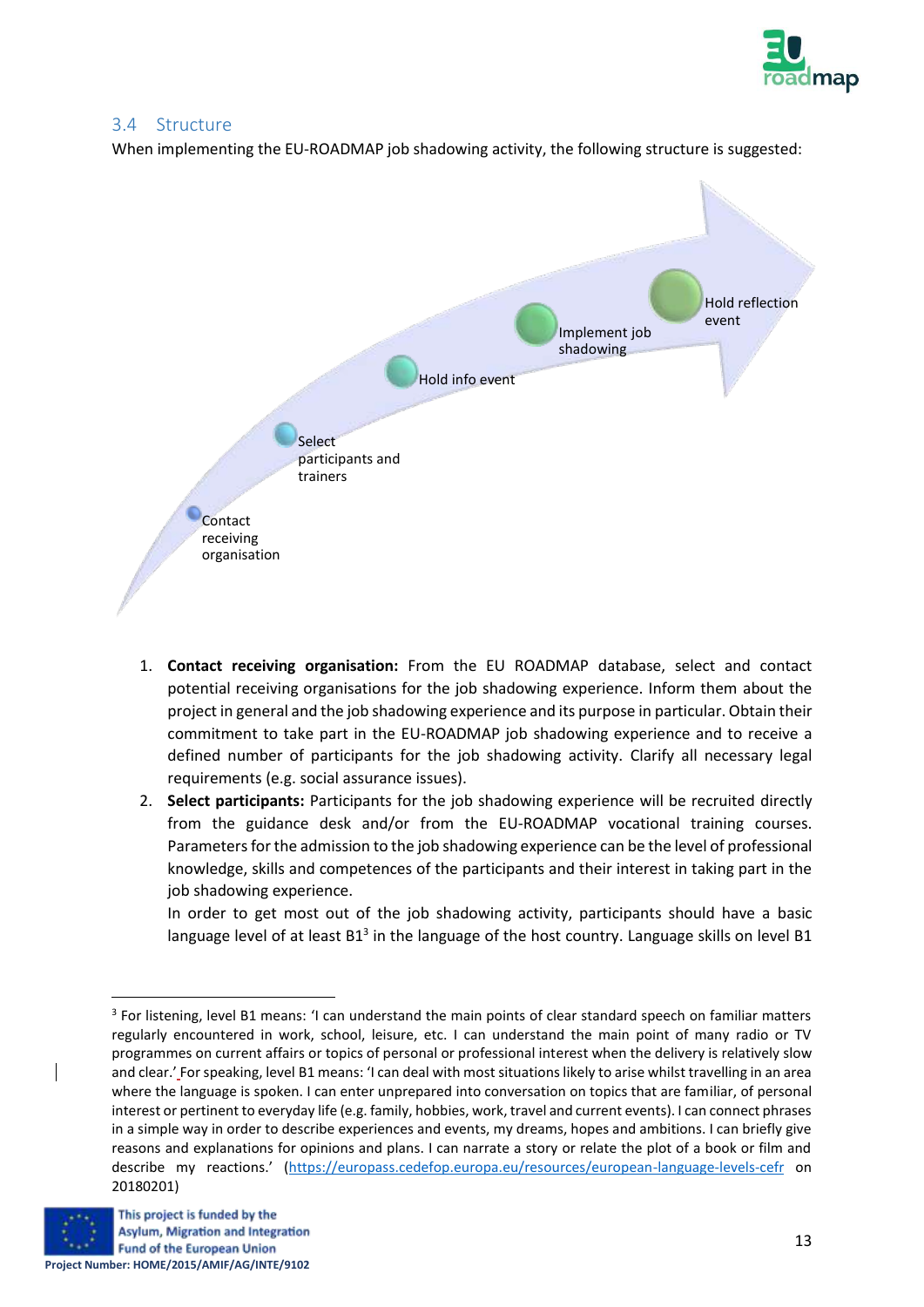

are quite but not too basic. B1 learners should be able to productively follow the job shadowing experience.

- 3. **Select trainers:** From your pool of trainers, select and contact potential trainers for the job shadowing experience. (Note: It might be a good idea to have the trainers who work in the training course also accompany the job shadowing experience.) The trainers will accompany the participants on the first day of the job shadowing experience. He/She will also act as the link between the receiving organisation and your organisation and be available for any issues that may arise.
- 4. **Organise info event:** It might be a good idea to invite representatives of the receiving organisation(s), the trainers and the participants to take part in an information event of about two hours (or according to your needs). During this event, it might be a good idea to create small groups, one for each receiving organisation. This will give the representatives of the organisations the possibility to introduce their organisations and answer any questions that might come up on the side of the participants. That way, participants will have the opportunity to make a first contact and get to know their hosts. Should the organisations not be able to send a representative, a trainer might take over the role of the contact. The trainer should have been in contact with the organisation; he/she should have sufficient knowledge of the job shadowing activity, the organisation and its procedures in general and about the job in particular.
- 5. **Participants do their job shadowing:** As mentioned above, the short period the participants spend in the receiving organisation might also mean for the organisation to provide more time and human resources. To economically make use of these resources, it might be a good idea to send at least two persons (and more, according to possibilities of the receiving organisation) at a time to do the job shadowing at a given organisation. On the first day of their job shadowing period, participants will be accompanied by a trainer. He/She will act as a support person for both the participants as well as the receiving organisations.

To support participants in gaining the most from their job shadowing experience, they will be asked to complete a reflection log book.

6. **Organise assessment event:** Following the job shadowing period, trainers, participants and, if possible, representatives of the receiving organisations meet again for a short (about two hours) assessment event. During this event, the same groups as in the info event should be formed. Trainers (they need to be experienced in such kinds of activities) facilitate feedback rounds to add to the sustainability of the job shadowing experience.

Both the participant and the receiving organisation will be asked to sign a consent form prior to the job shadowing activity. There will also be an attendance sheet to be signed by the participant on the two job shadowing days. Moreover, the participants will be asked to complete a reflection log book. Other materials, such as photos, videos, etc. are welcome, but not necessarily needed.<sup>4</sup>

Participants will receive, following their job shadowing period, a completion certificate. This document will specify the receiving organisation, give details of its sector and provide an overview of the learners' activities there. Participants must attend both days to receive a certificate.

<sup>4</sup> Please note: With photo and/or video documentation, the receiving organisation and persons who appear on photos/videos must be asked for consent. This topic should be discussed with participants and receiving organisations.

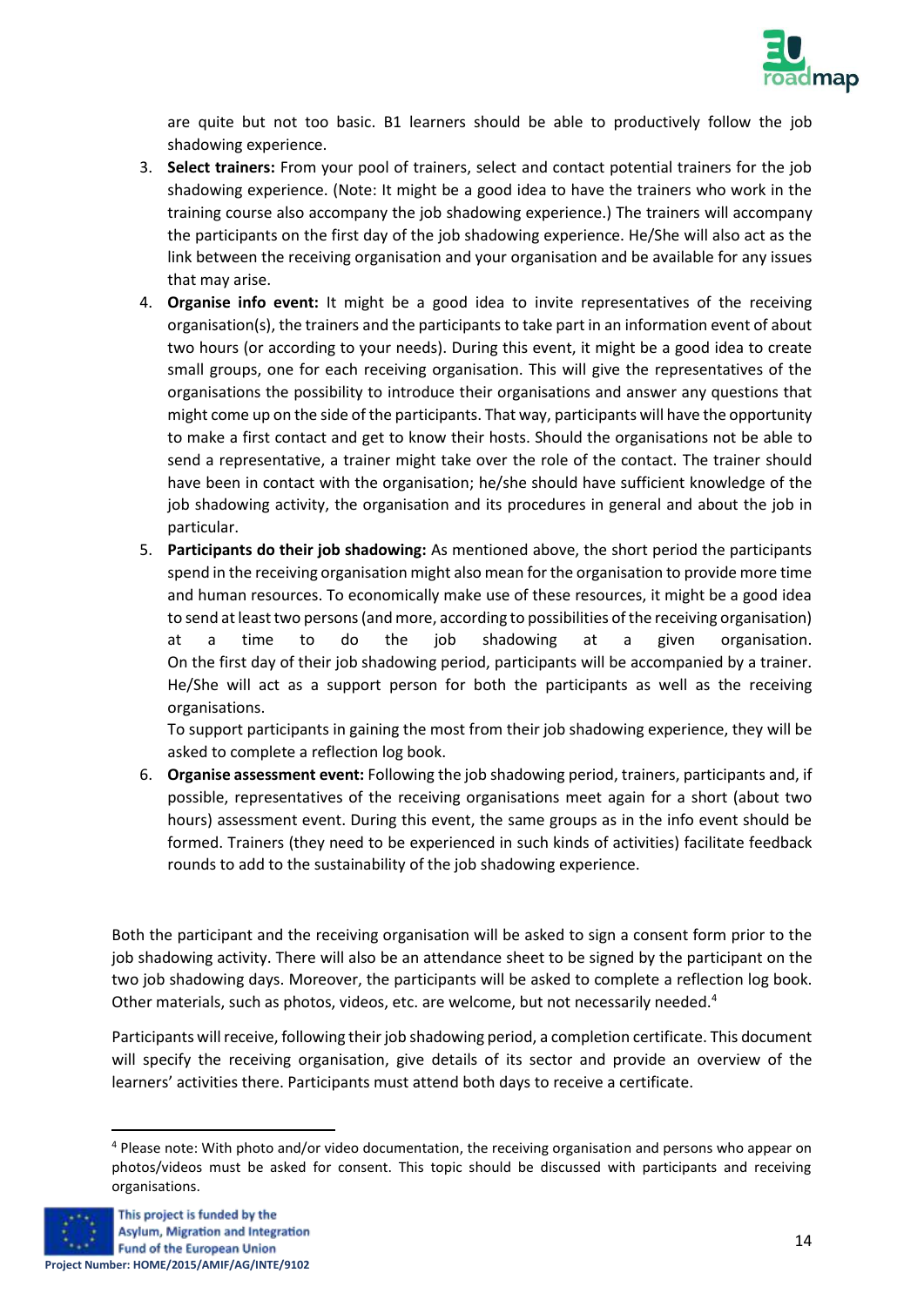

## <span id="page-14-0"></span>3.5 Supporting documents

The following supporting documents should be used:

- Consent form (one to be signed by receiving organisation; one to be signed by participant)
- Attendance sheet (to be signed by participant)
- Reflection log book (to be filled by the participants)
- Completion certificate (to be signed by receiving organisation and organiser)

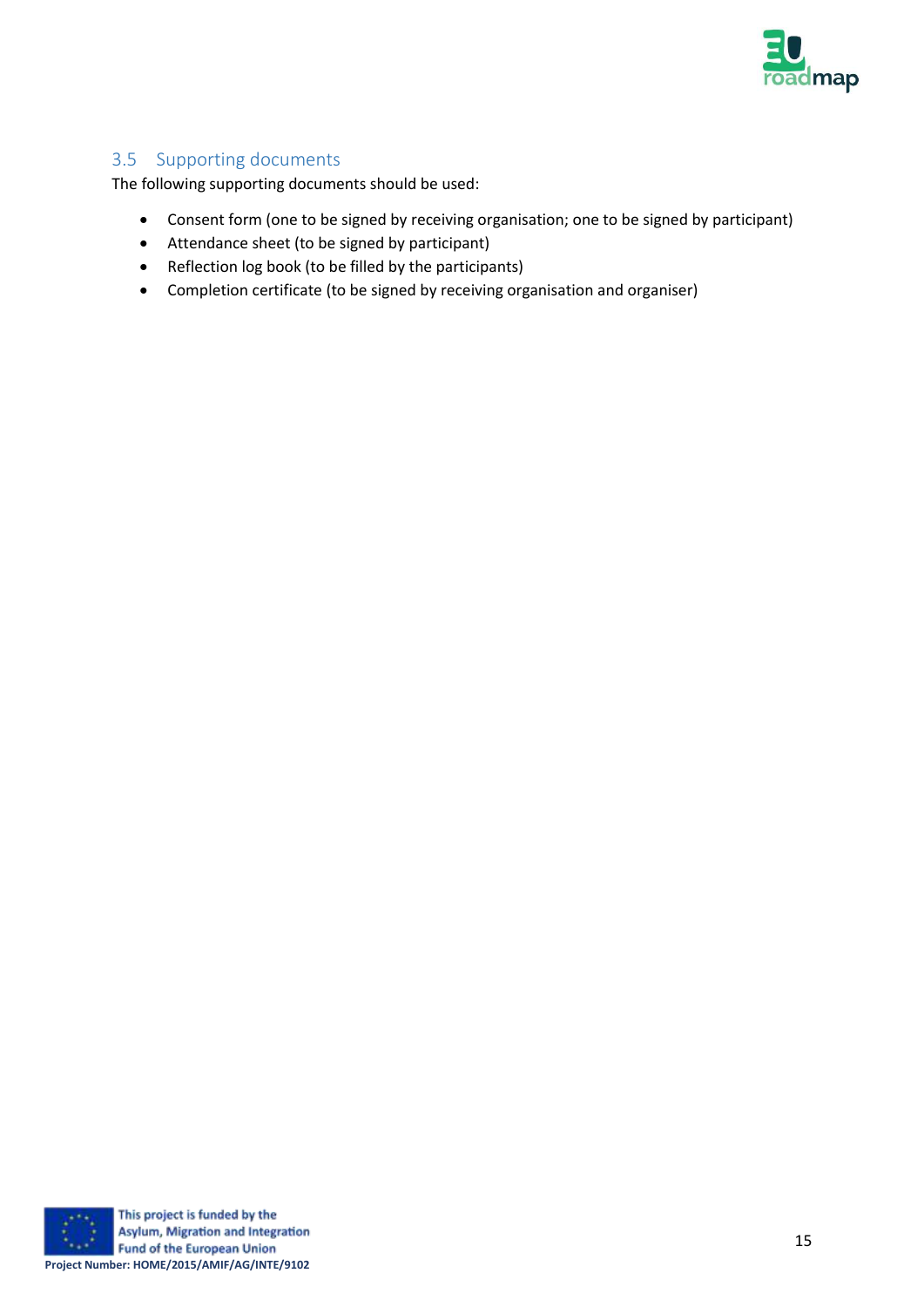

# <span id="page-15-0"></span>4 Start-up Workshops

Founding your own enterprise can be a big chance for those who like to create, who like to work hard and who like to overcome challenges. Stepping into self-employment means not only assessing your personal visions, aims and capabilities, but also checking parameters like the market, financial resources, the legal frame, etc. To shed some light on the topic of self-employment and to introduce the pros and cons of running your own enterprise, EU ROADMAP partners in all partner countries will offer two 16-hours' start-up workshops.

## <span id="page-15-1"></span>4.1 Participants

The participants of the start-up workshops will be people who, during the clearing phase as part of the EU ROADMAP Guidance Desk activity, show interest in setting up their own business in a particular sector and who show sufficient entrepreneurial skills and competencies in this sector.

Participants should:

- have an idea of the kind of business they want to set up;
- be prepared to work on a business plan for their start-up;
- be open to ideas and suggestions;
- have a B2-level<sup>5</sup> proficiency in the language of the host country.

#### <span id="page-15-2"></span>4.2 Trainers/Hosts

Trainers and hosts of the start-up workshops need to be experts with regard to entrepreneurship and they should be used to working with the target group. It might be a good idea to have a trainer facilitate the workshop and to invite experts (e.g. entrepreneurs, representatives of chambers of commerce and trade etc.) for individual workshop sessions.

#### <span id="page-15-3"></span>4.3 Structure and Content

Each workshop will have at least ten participants (a total of min. 20 participants per country) and cover 16 hours. We suggest dividing the 16 hours in two bigger parts: (1) The first part will cover general topics of entrepreneurship (even if during sessions the topics should be linked to the actual plans of the participants), while (2) the second part will cover work on the participants' business plans. To emphasize the workshop characteristic, it will be very important to keep the traditional trainercentred approach at a minimum, while using pair- and group-work, discussion, simulation and other learner-centred training methods.

For speaking, level B2 means: 'I can interact with a degree of fluency and spontaneity that makes regular interaction with native speakers quite possible. I can take an active part in discussion in familiar contexts, accounting for and sustaining my views. I can present clear, detailed descriptions on a wide range of subjects related to my field of interest. I can explain a viewpoint on a topical issue giving the advantages and disadvantages of various options.' (https://europass.cedefop.europa.eu/resources/european-language-levelscefr on 20180201)



<sup>&</sup>lt;sup>5</sup> For listening, level B2 means: 'I can understand extended speech and lectures and follow even complex lines of argument provided the topic is reasonably familiar. I can understand most TV news and current affairs programmes. I can understand the majority of films in standard dialect.'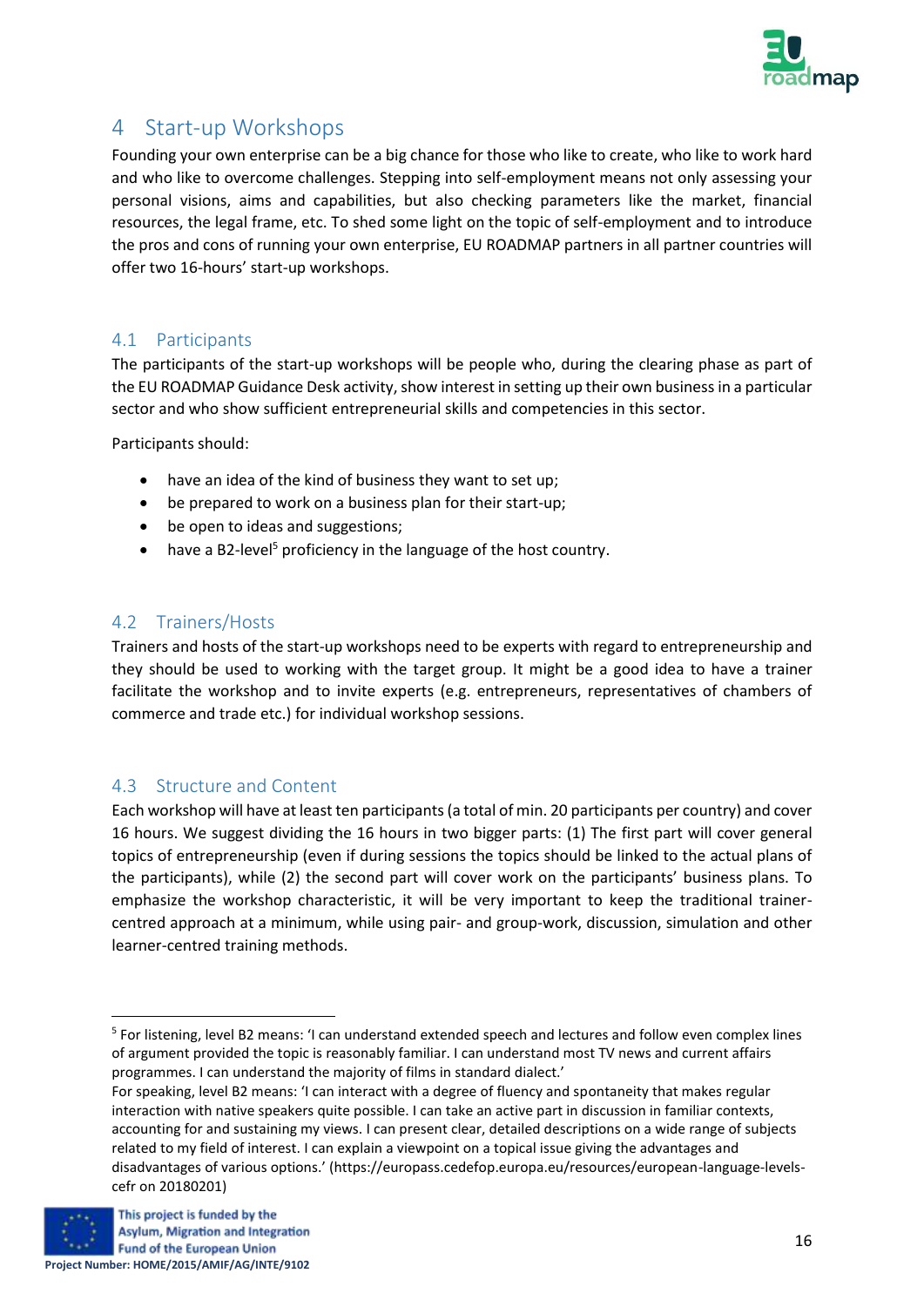

A business My vision Running the business **GENERAL** PART Basic business plan SPECIFIC PART

The following workshop structure and content is suggested:

I.1 What is a business?

This first part should try and introduce the participants of the workshop to the concept of business/enterprise and also cover the most important financial aspects of running a business in a simple and easily comprehensible way. It will be very important in this part of the workshop to provide the learners with sources they can contact if they need competent information and support.

Content that should be covered in this part includes (but is not limited to): (1) different (legal) types of enterprises; (2) essential aspects when running a business; (3) financial aspects of running a business (incl. funding and profit & loss); and (4) info points and support resources for start-ups.

I.2 My vision – and the local market

Participants in these workshops might have an idea of the business they would like to set up but may not yet be certain about it. Furthermore, a final decision will also depend on the local market, on potential demand and competitors. Therefore, this part should, in a first step, focus on important personal talents or goals and possibilities of transferring them into a business idea. In a second step, participants should learn how to research their closer business environment. This part might include questionnaires, interviews, group discussions, and research techniques. Once again, it will be important to introduce participants to resources they can also use once they have left the workshops.

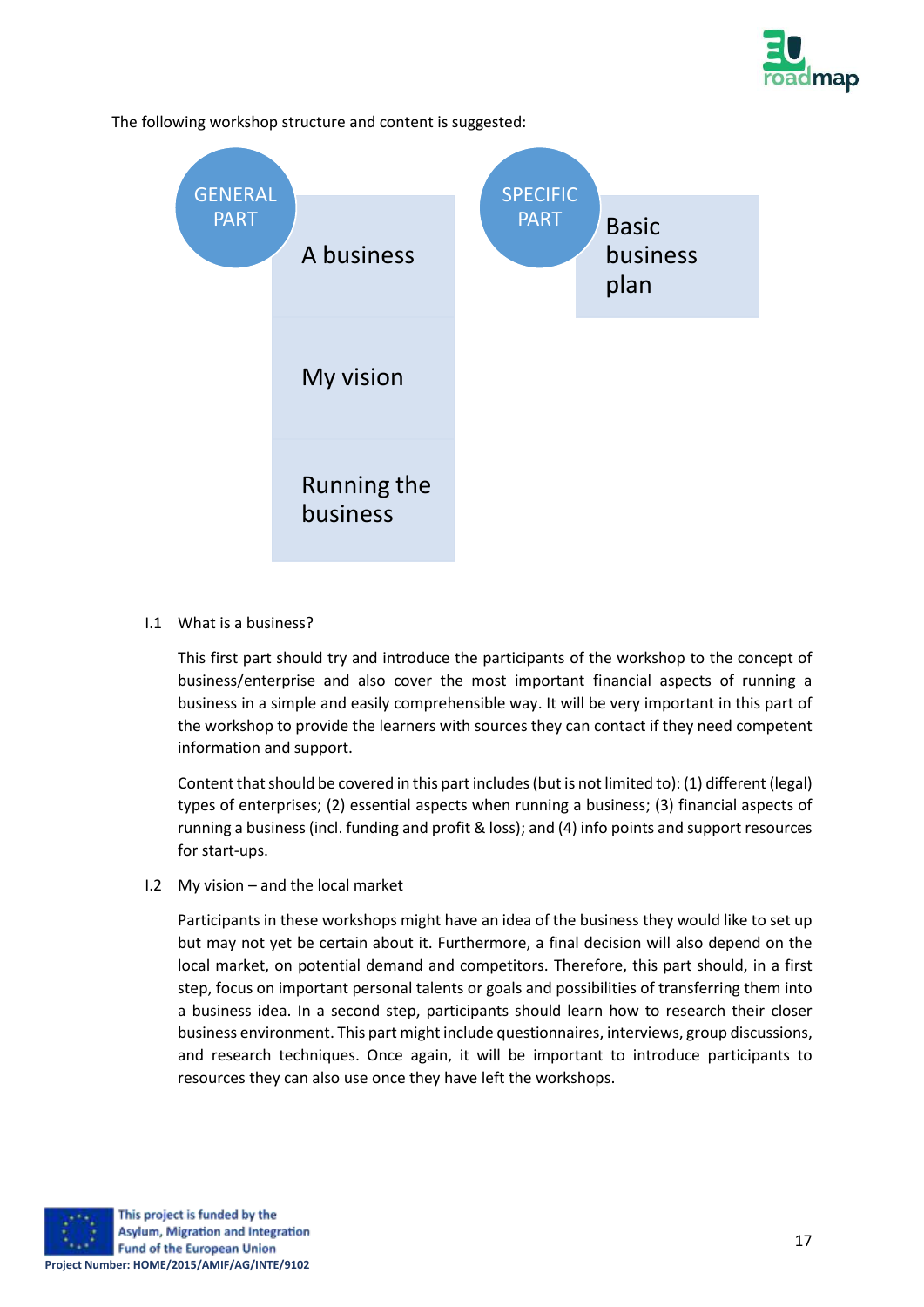

Content that should be covered in this part includes (but is not limited to): (1) defining a concrete business vision; (2) setting goals using the SMART approach<sup>6</sup>; and (3) researching the business environment (incl. potential demand and competition).

I.3 Setting up and running the business

In this part of the workshop, participants get acquainted with some aspects needed to actually set up and run a business. This should at least cover personal skills (including organisation, planning, communication, marketing and networking, financial management etc.) and legally required steps when setting up a business. It is essential for the participants to know where to find detailed instructions regarding legal requirements and where to get support. Brainstorming, pair- and group-work, (self-)reflection and feedback, and research techniques might be used to facilitate this session.

Content that should be covered in this part includes (but is not limited to): (1) personal skills each entrepreneur should have; and (2) concrete steps to take when setting up a business.

II.1 Preparing a basic business plan

Following the first parts of this workshop, participants should, on the one hand, have a clearer idea of their personal plans to become entrepreneurs and, on the other hand, of what it means and what is necessary to become entrepreneurs. Therefore, this part, which will take about the other half of the entire workshop, is dedicated to creating the actual business plan according to the structure provided in this document *(see annexes – business plan model)*

The organisation of the workshops, including the distribution of learning hours etc., lies within the discretion of the organisers and should meet both the participants' needs as well as the possibilities of the organisation itself.

Workshops will be documented by filling in attendance sheets and content sheets. Attendance sheets will be issued per workshop day, and participants will be asked to sign in. Content sheets will be filled in and signed by the trainers to provide a short overview of the topics they were dealing with during the workshop sessions. Other materials, such as photos, results from exercises, videos, etc. are welcome, but not necessarily needed.<sup>7</sup>

Participants will receive, at the end of the course, a workshop certificate. This document will certify their participation and list the topics that were dealt with in the workshop (headlines only). Participants must have an attendance of 80 % of the entire workshop to receive a certificate.

<sup>6</sup> SMART = Specific (targeted) + Measurable (quantifiable) + Assignable (specified) + Realistic (resourceoriented) + Time-related (when result(s) can be achieved). (from:

https://en.wikipedia.org/wiki/SMART\_criteria on 20180201). More information on SMART goal-setting can also be found here: http://www.yourcoach.be/en/coaching-tools/smart-goal-setting.php (on 20180201). <sup>7</sup> Please note: With photo and/or video documentation, persons who appear on photos/videos must be asked for consent. This topic should be discussed with participants and trainers.

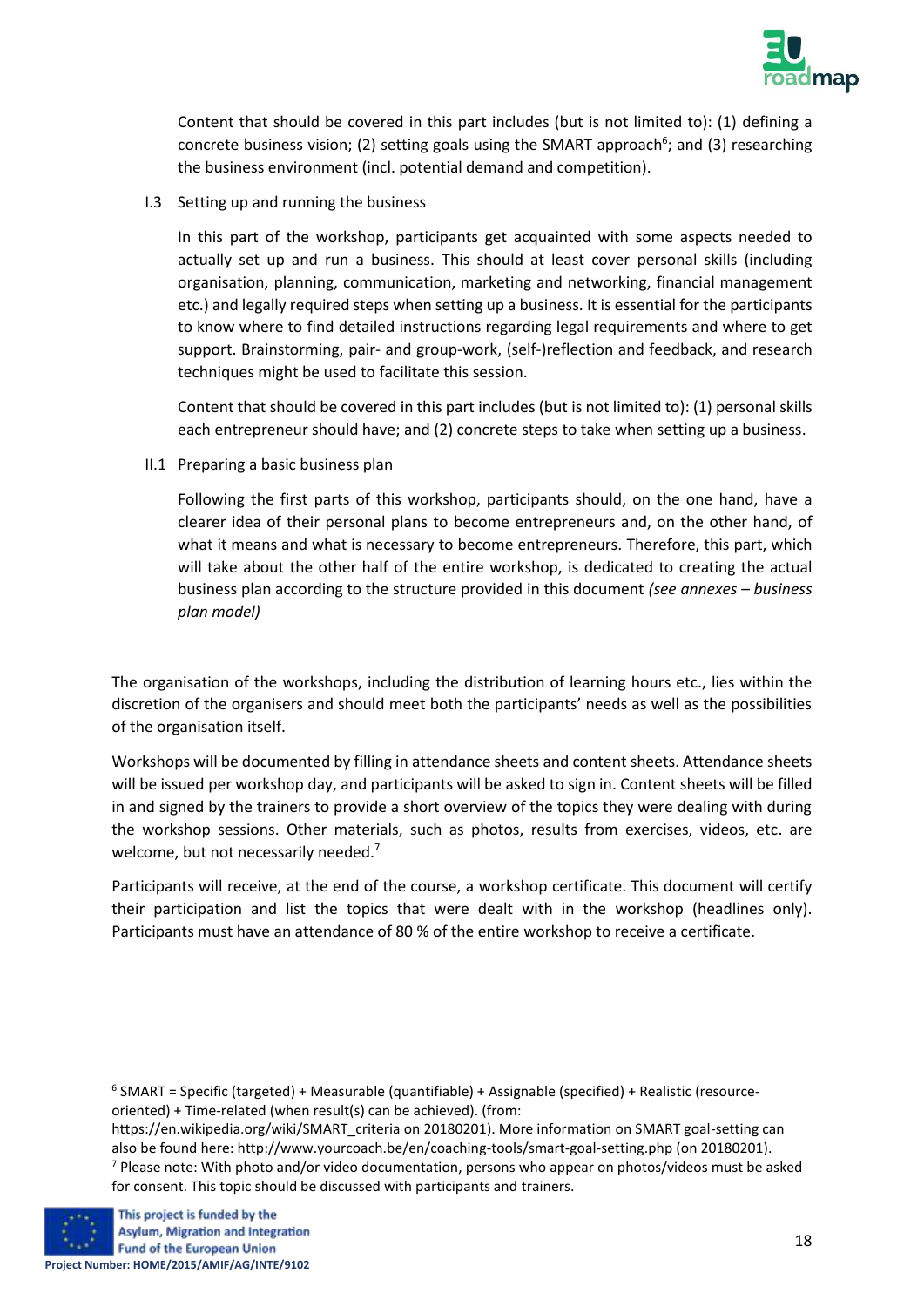

#### <span id="page-18-0"></span>4.4 Supporting documents

The following supporting documents are suggested:

- Attendance sheet (signature list to be signed by participants) per workshop day
- Content sheet (to be filled in and signed by the trainer)
- Business plan model (to be filled in by participant individually or in group under the trainer supervision)
- Workshop certificate (to be issued by the organising organisation)

# <span id="page-18-1"></span>5 Annexes

#### <span id="page-18-2"></span>5.1 Vocational Training Courses

- Attendance sheet (signature list to be signed by participants) per training day
- Content sheet (to be filled in and signed by the trainer)
- Course certificate (to be issued by the organising organisation)

#### <span id="page-18-3"></span>5.2 Job Shadowing

- Consent form (one to be signed by receiving organisation; one to be signed by participant)
- Attendance sheet (to be signed by participant)
- Reflection log book (to be filled by the participants)
- Completion certificate (to be signed by receiving organisation and organiser)

#### <span id="page-18-4"></span>5.3 Start-up Workshops

- Attendance sheet (signature list to be signed by participants) per workshop day
- Content sheet (to be filled in and signed by the trainer)
- Business plan model (to be filled in by start-up workshop participant, individually or in group, as exercise under the trainer supervision)
- Workshop certificate (to be issued by the organising organisation)

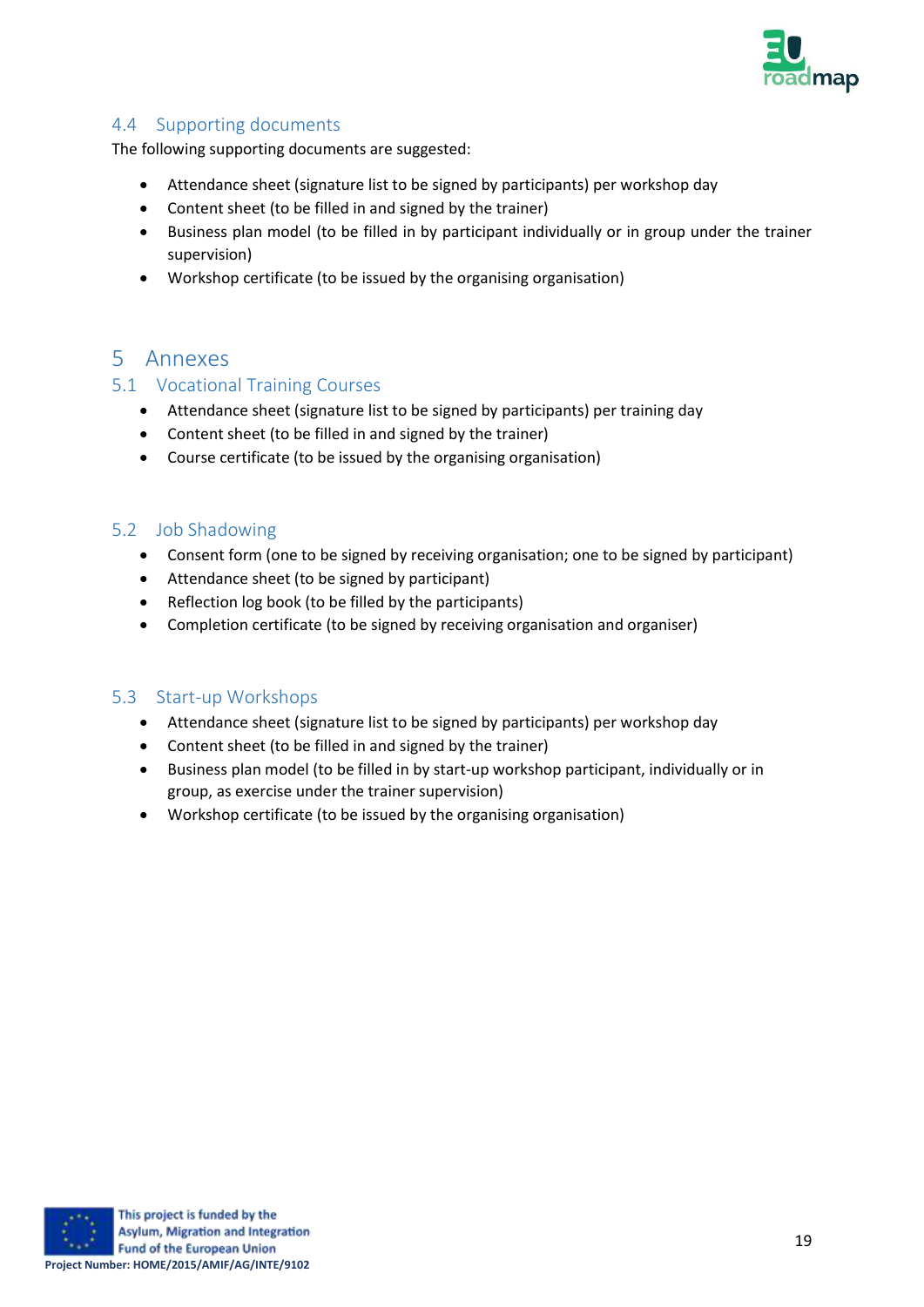

# Training [please insert title or topic]

| Trainer: | Signature: |
|----------|------------|
| Date:    | Time:      |

# ATTENDANCE LIST

|                         | <b>NAME</b> | <b>SURNAME</b> | <b>SIGNATURE</b> |
|-------------------------|-------------|----------------|------------------|
| $\pmb{1}$               |             |                |                  |
| $\overline{2}$          |             |                |                  |
| $\overline{\mathbf{3}}$ |             |                |                  |
| $\boldsymbol{4}$        |             |                |                  |
| 5                       |             |                |                  |
| $\overline{6}$          |             |                |                  |
| $\overline{z}$          |             |                |                  |
| 8                       |             |                |                  |
| $\overline{g}$          |             |                |                  |
| 10                      |             |                |                  |
| 11                      |             |                |                  |
| 12                      |             |                |                  |
| 13                      |             |                |                  |
| 14                      |             |                |                  |
| 15                      |             |                |                  |

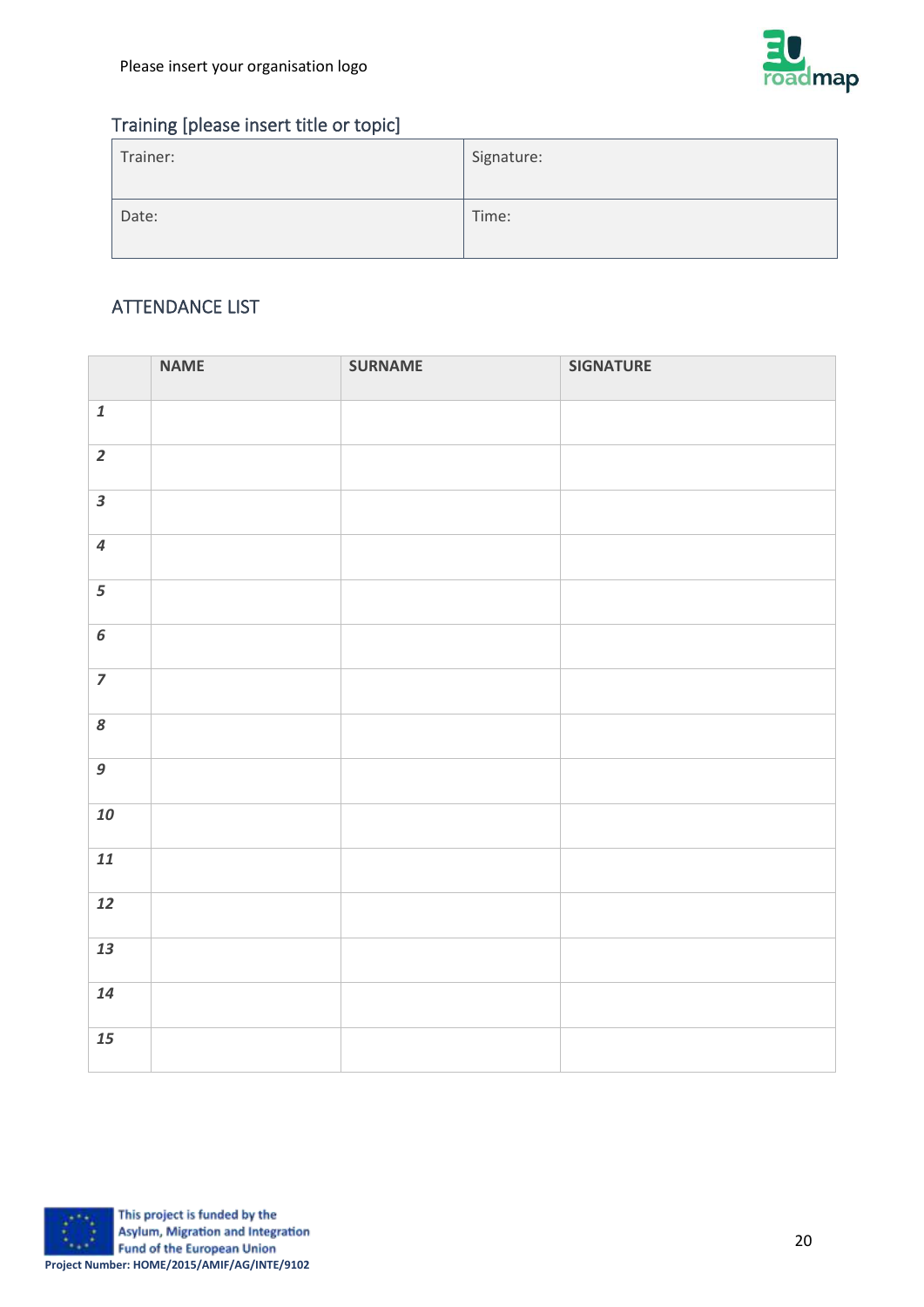*Notes*





This project is funded by the Asylum, Migration and Integration Fund of the European Union **Project Number: HOME/2015/AMIF/AG/INTE/9102**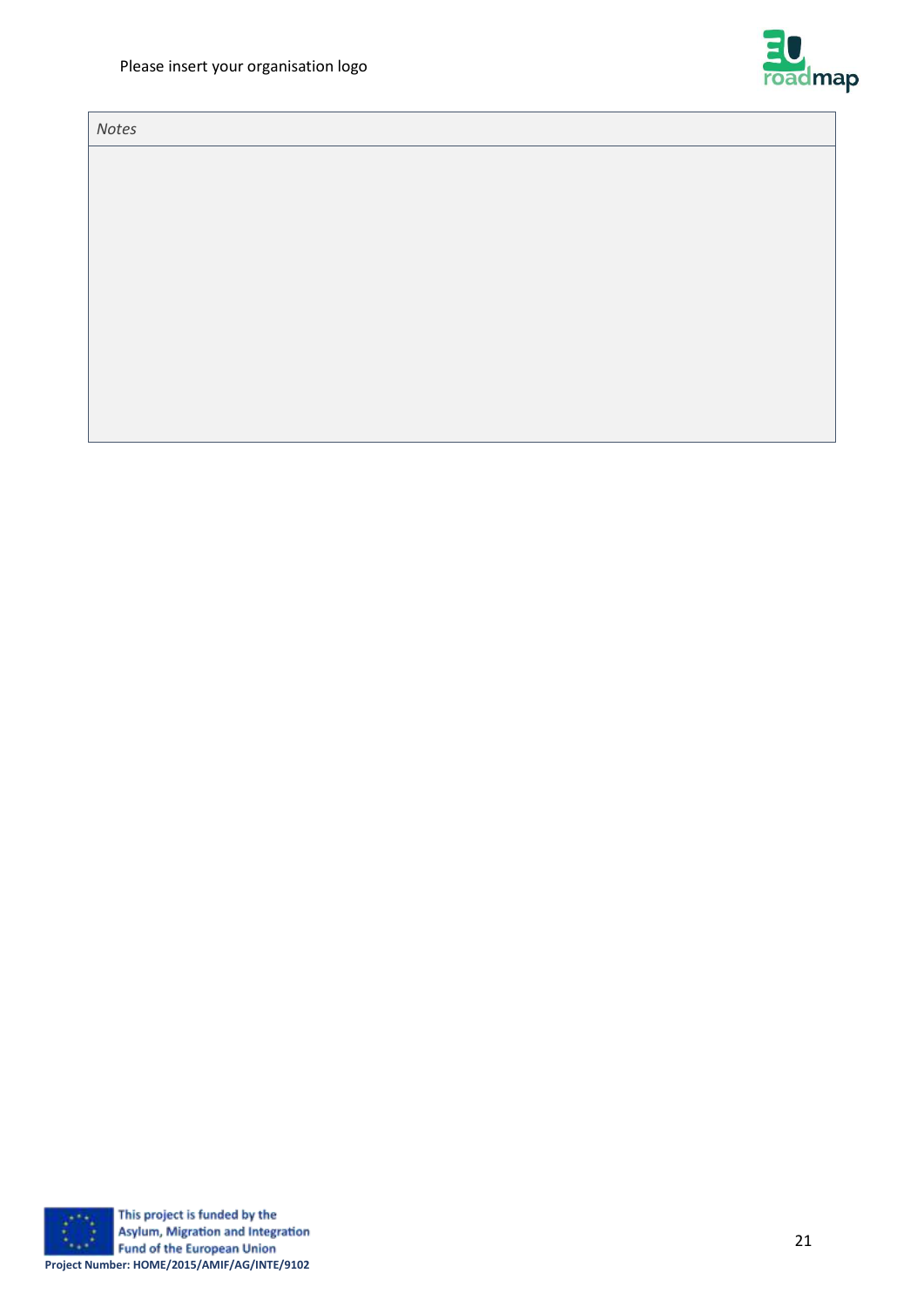

# Training [please insert title or topic]

| Trainer:      | Signature:      |
|---------------|-----------------|
| Date:         | Time:           |
| Unit (if any) | Module (if any) |

## **CONTENTS**

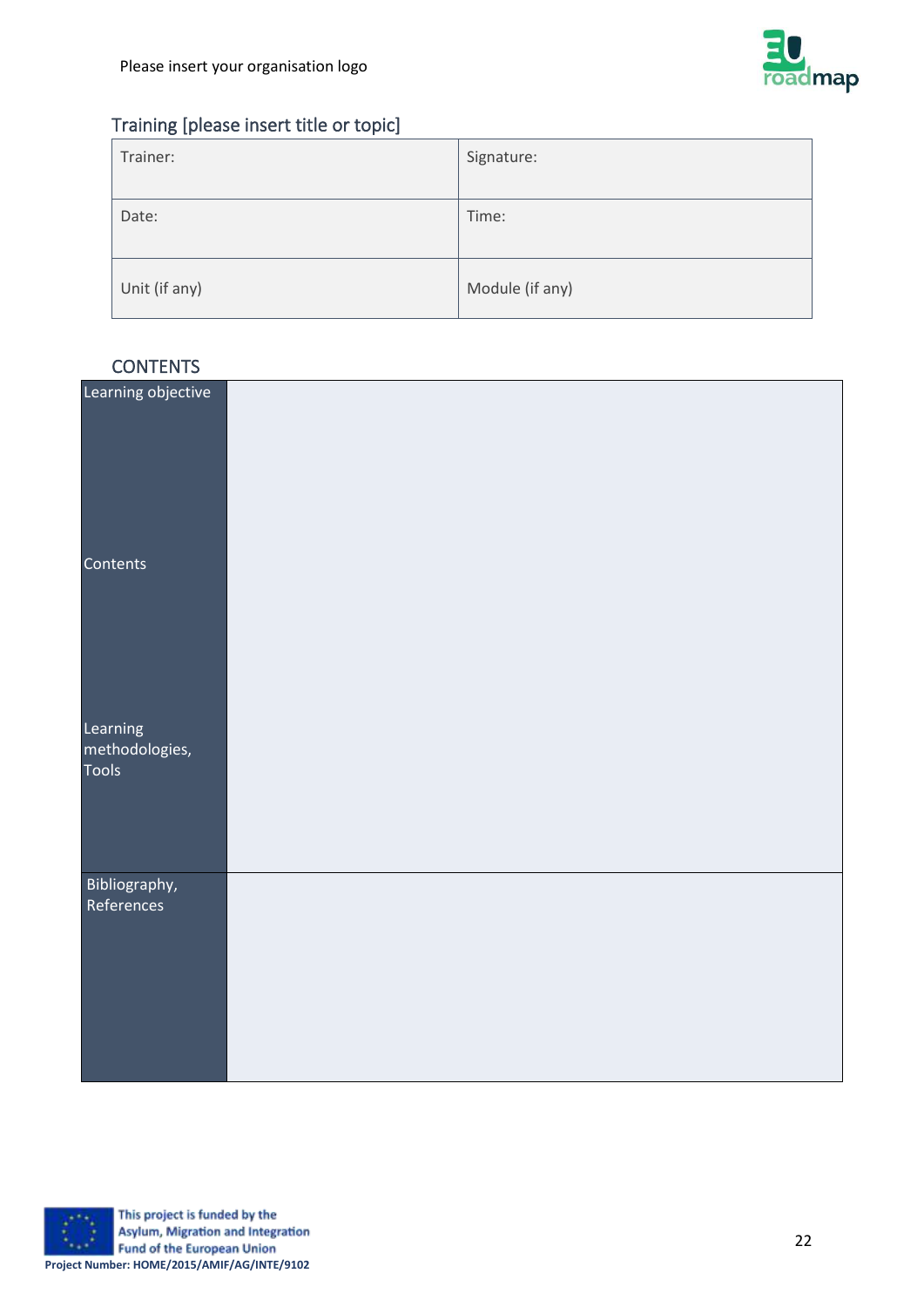## Please insert your organisation logo



| Notes |  |
|-------|--|
|       |  |
|       |  |
|       |  |
|       |  |
|       |  |
|       |  |
|       |  |
|       |  |
|       |  |
|       |  |
|       |  |



This project is funded by the Asylum, Migration and Integration Fund of the European Union **Project Number: HOME/2015/AMIF/AG/INTE/9102**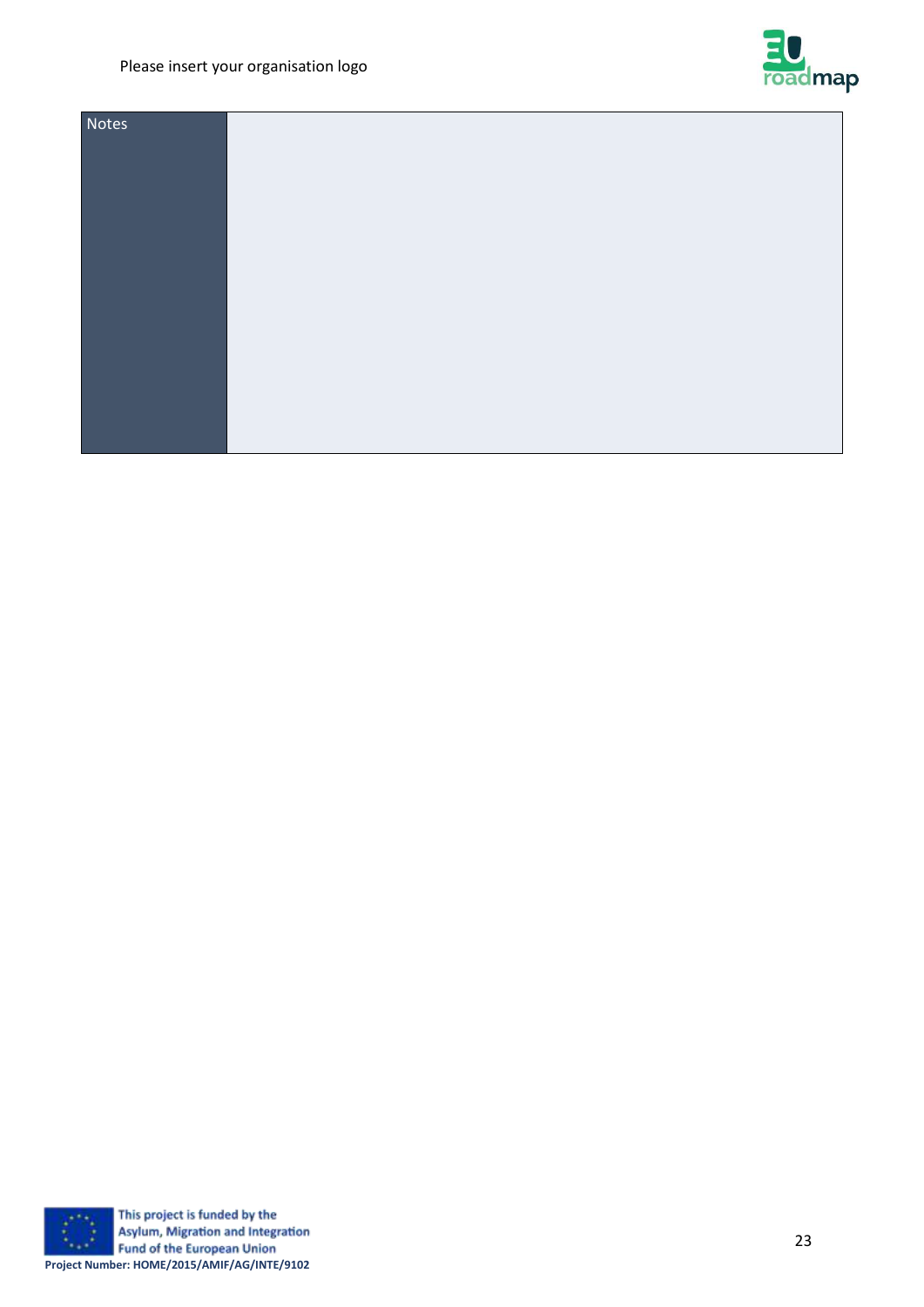

# CERTIFICATE OF PARTICIPATION

[please insert participant name and surname]

**participated at the TRAINING** [please insert title] **of** 

# **EU ROADMAP**

**Refugees and Orientation, Assessment Desk, Methodologies, Activities and Participation**

*Project no. HOME/2015/AMIF/AG/INTE/9102*

**The training took place on**

[please insert date]

# **in** [please insert place] **and was hosted by**

[please insert your organisation name]

**Date and place** Stamp and Legal Representative signature

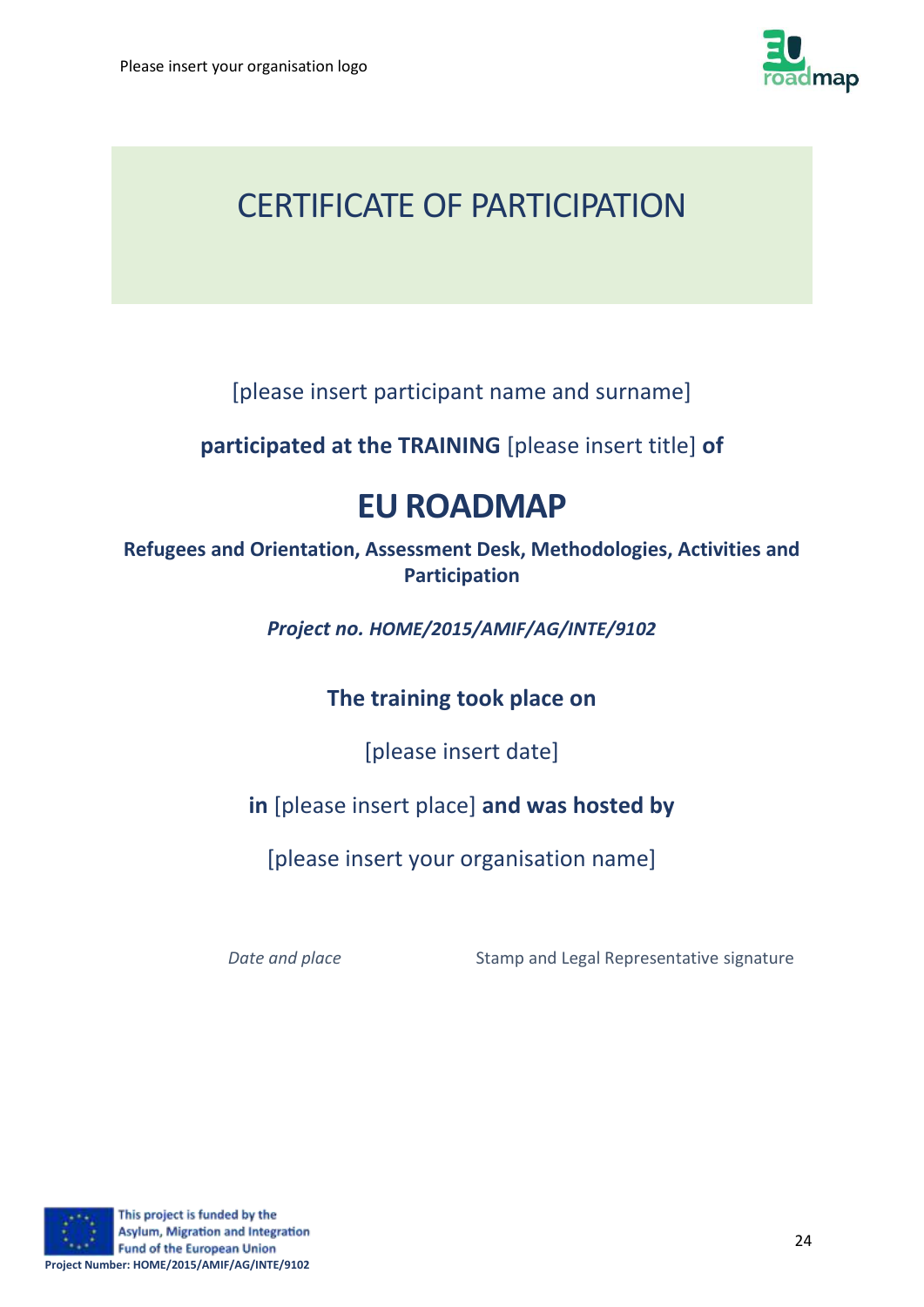

# Consent form

| <b>JOB SHADOWING PARTICIPANT</b>                                                           |                                                                       |                                                                                                   |  |  |
|--------------------------------------------------------------------------------------------|-----------------------------------------------------------------------|---------------------------------------------------------------------------------------------------|--|--|
| Please read and tick $(\sqrt{})$ the statements, and sign below.                           |                                                                       |                                                                                                   |  |  |
|                                                                                            | I participate in the EU ROADMAP Job shadowing that will take place at |                                                                                                   |  |  |
|                                                                                            |                                                                       | ______________________(place of business) _____________________________(dates)                    |  |  |
|                                                                                            |                                                                       |                                                                                                   |  |  |
|                                                                                            | $\Box$ I take responsibility for my transportation for the days.      |                                                                                                   |  |  |
|                                                                                            |                                                                       | $\Box$ In signing, I assume full responsibility for any damage to person or property caused       |  |  |
|                                                                                            |                                                                       | $\Box$ I grant permission to be photographed for the project purpose (documentation or publicity) |  |  |
|                                                                                            |                                                                       |                                                                                                   |  |  |
|                                                                                            |                                                                       |                                                                                                   |  |  |
|                                                                                            |                                                                       |                                                                                                   |  |  |
| Any information which might potentially identify me will not be used in published material |                                                                       |                                                                                                   |  |  |
| I give my consent to participate at the EU-ROADMAP Job shadowing. I have understood the    |                                                                       |                                                                                                   |  |  |
| nature of this project and I wish to participate.                                          |                                                                       |                                                                                                   |  |  |
|                                                                                            |                                                                       |                                                                                                   |  |  |
|                                                                                            |                                                                       |                                                                                                   |  |  |
| Name                                                                                       |                                                                       | Surname                                                                                           |  |  |
|                                                                                            |                                                                       |                                                                                                   |  |  |

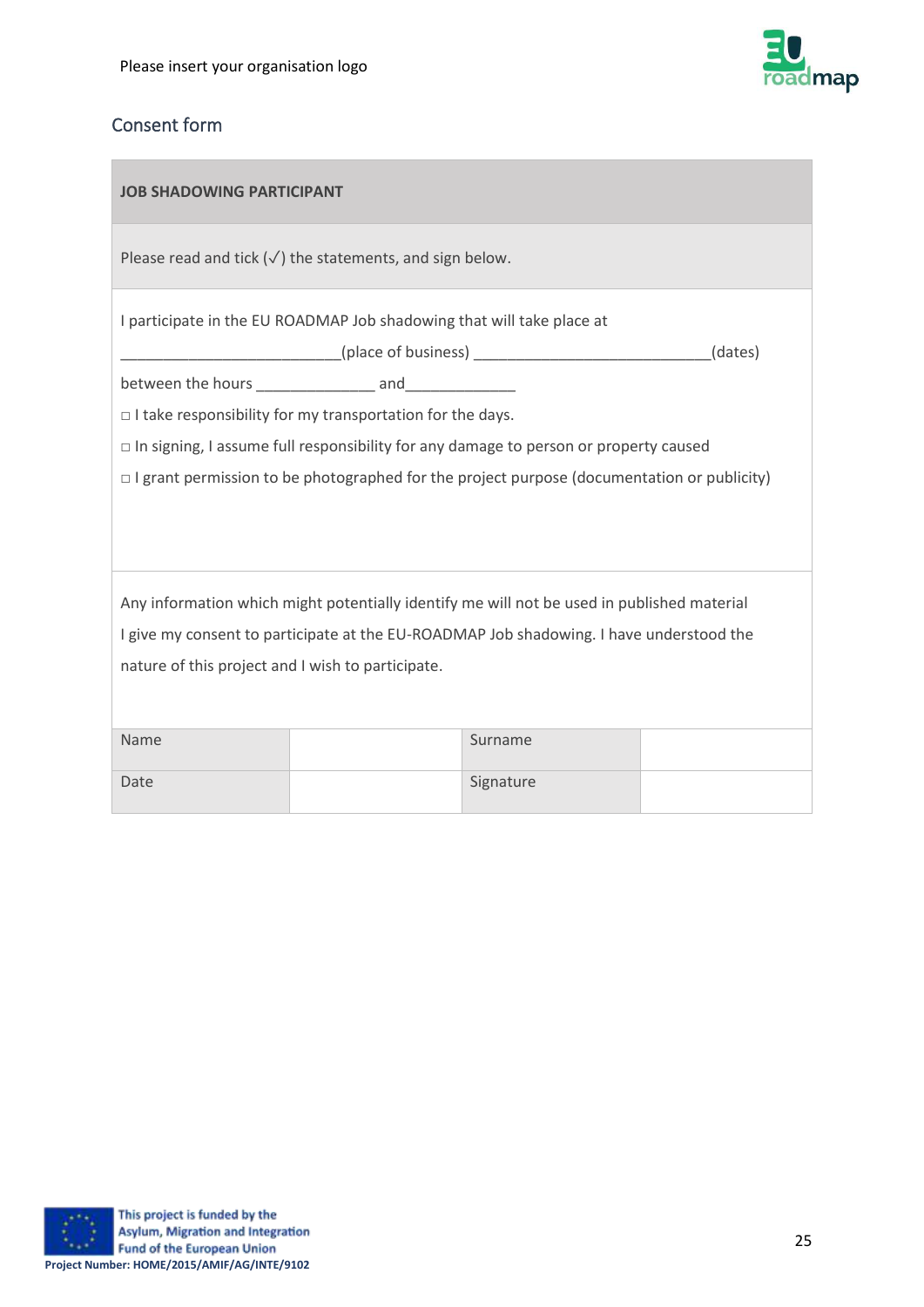

# Consent form

f.

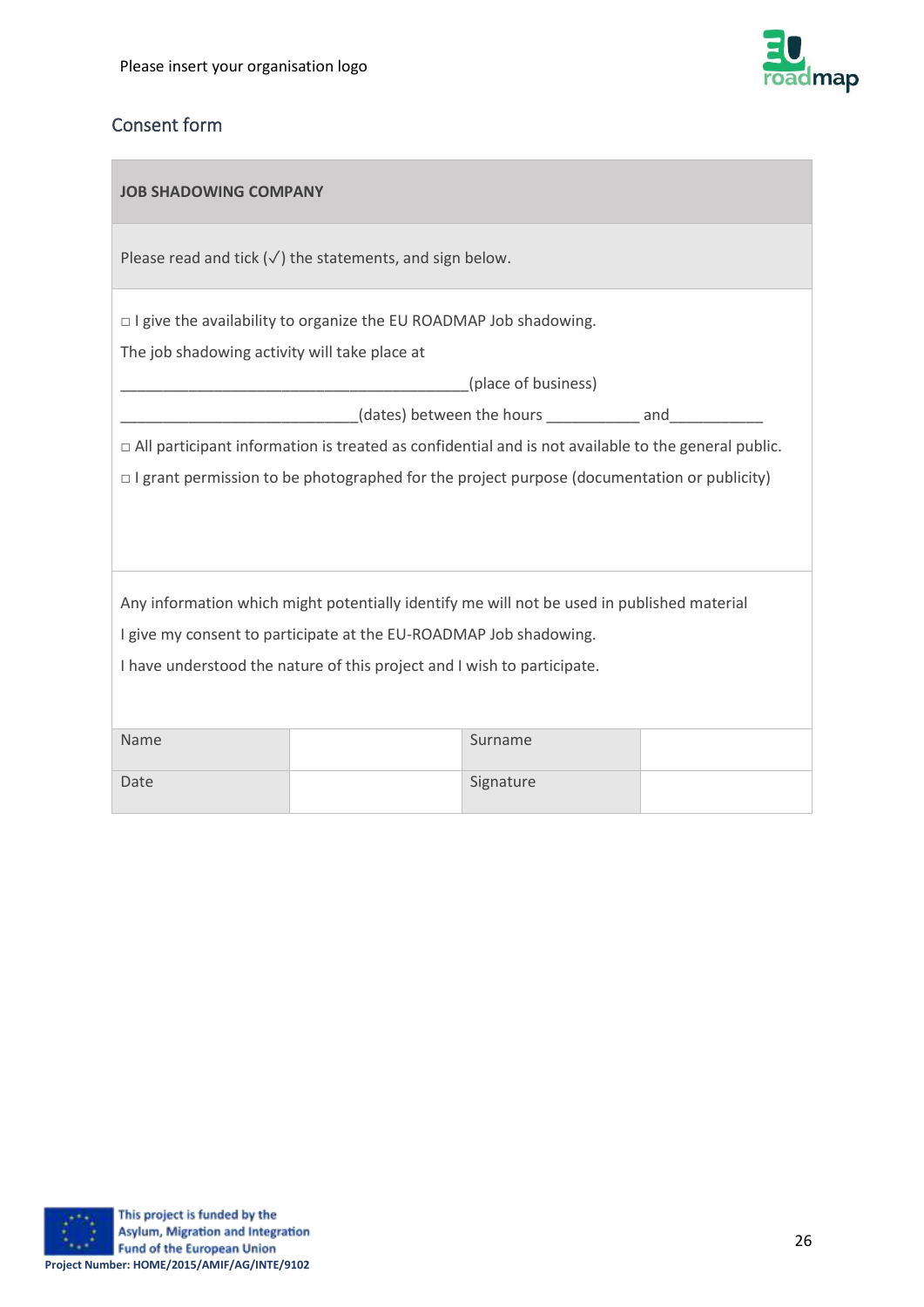

# Job shadowing at [please insert company name]

| Tutor: [please insert name and surname]                   | Signature: |
|-----------------------------------------------------------|------------|
| Day $1$ :                                                 | Time:      |
| Day 2:                                                    | Time:      |
| Shadow host employer: [please insert name<br>and surname] | Signature: |
| Participant: [please insert name and surname]             | Signature: |

| Notes |  |  |
|-------|--|--|
|       |  |  |
|       |  |  |
|       |  |  |
|       |  |  |
|       |  |  |
|       |  |  |
|       |  |  |
|       |  |  |

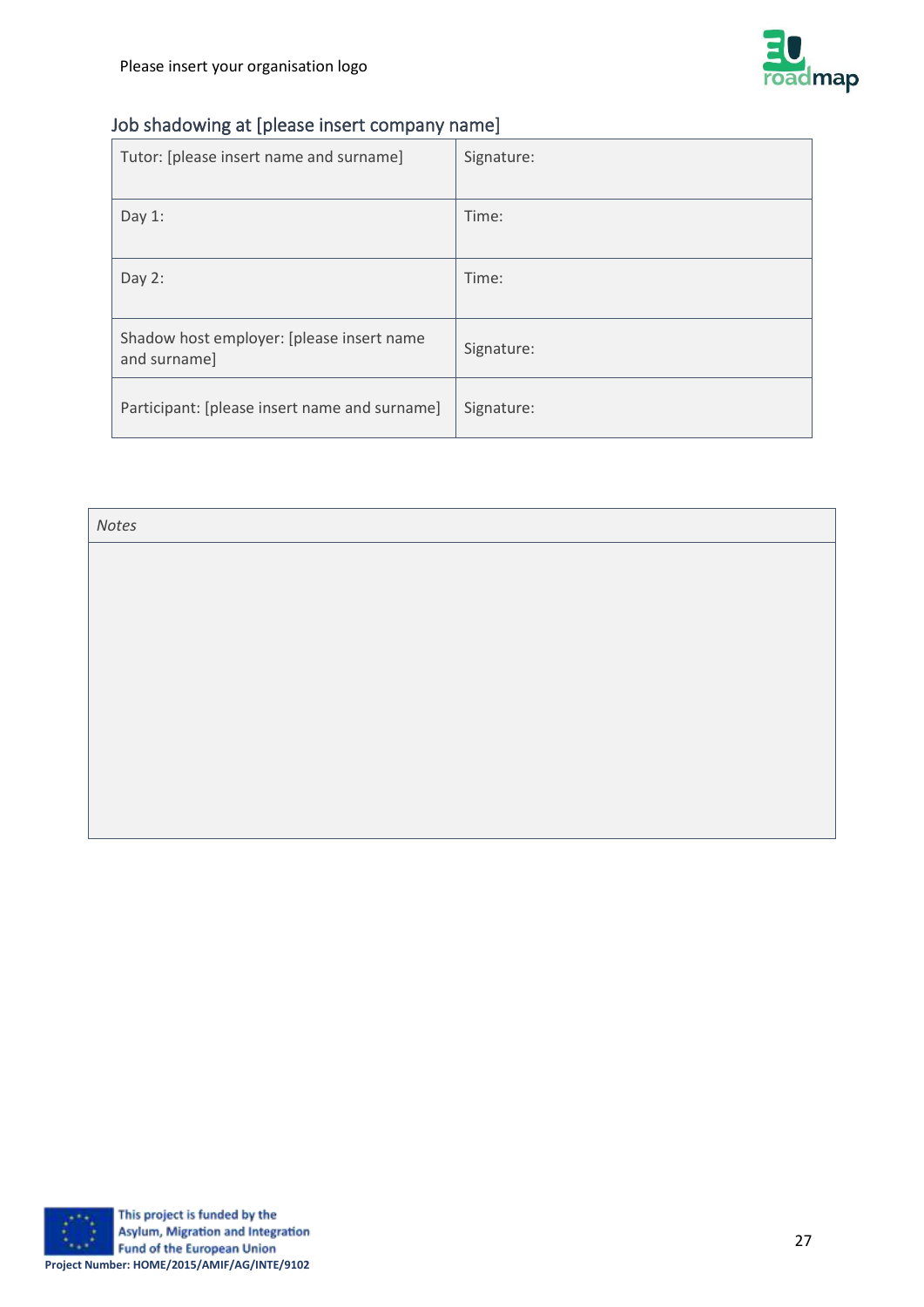

# Reflection log book

| Participant name: [please insert name and<br>surname] | $\bullet$<br>$\bullet$ |
|-------------------------------------------------------|------------------------|
| Host company name:                                    |                        |
| Date ant time:                                        |                        |

| Describe the<br>company or<br>department of the<br>company, you<br>visited.                                               |  |
|---------------------------------------------------------------------------------------------------------------------------|--|
| What type of work<br>activities did you<br>observe during the<br>job shadowing?                                           |  |
| If you wanted to<br>work at the<br>company you<br>visited, what might<br>you do to prepare<br>over the<br>next few years? |  |
| Knowledge, skills<br>and competences<br>to be improved                                                                    |  |

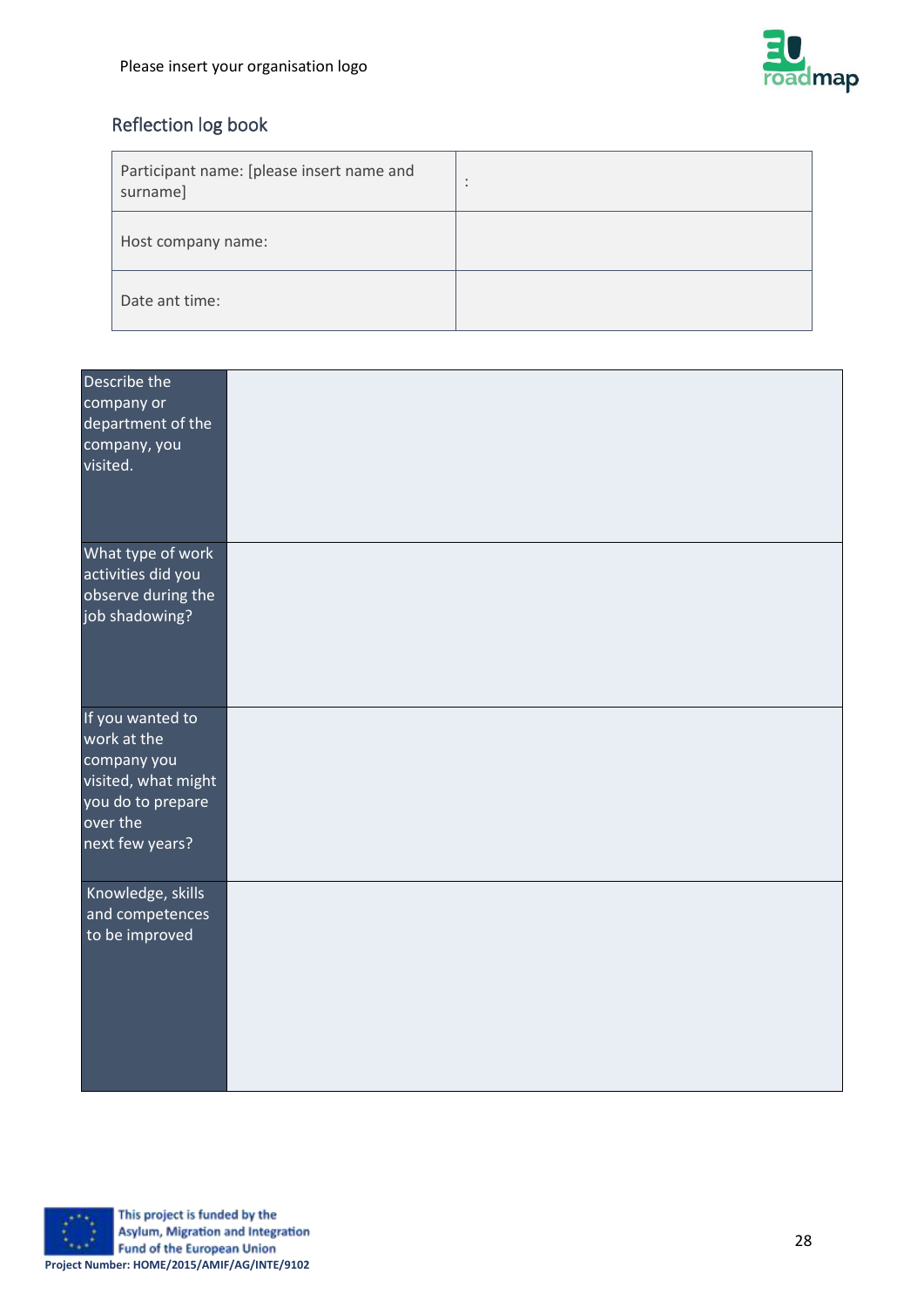## Please insert your organisation logo



| Notes |  |
|-------|--|
|       |  |
|       |  |
|       |  |
|       |  |
|       |  |
|       |  |
|       |  |
|       |  |
|       |  |
|       |  |
|       |  |

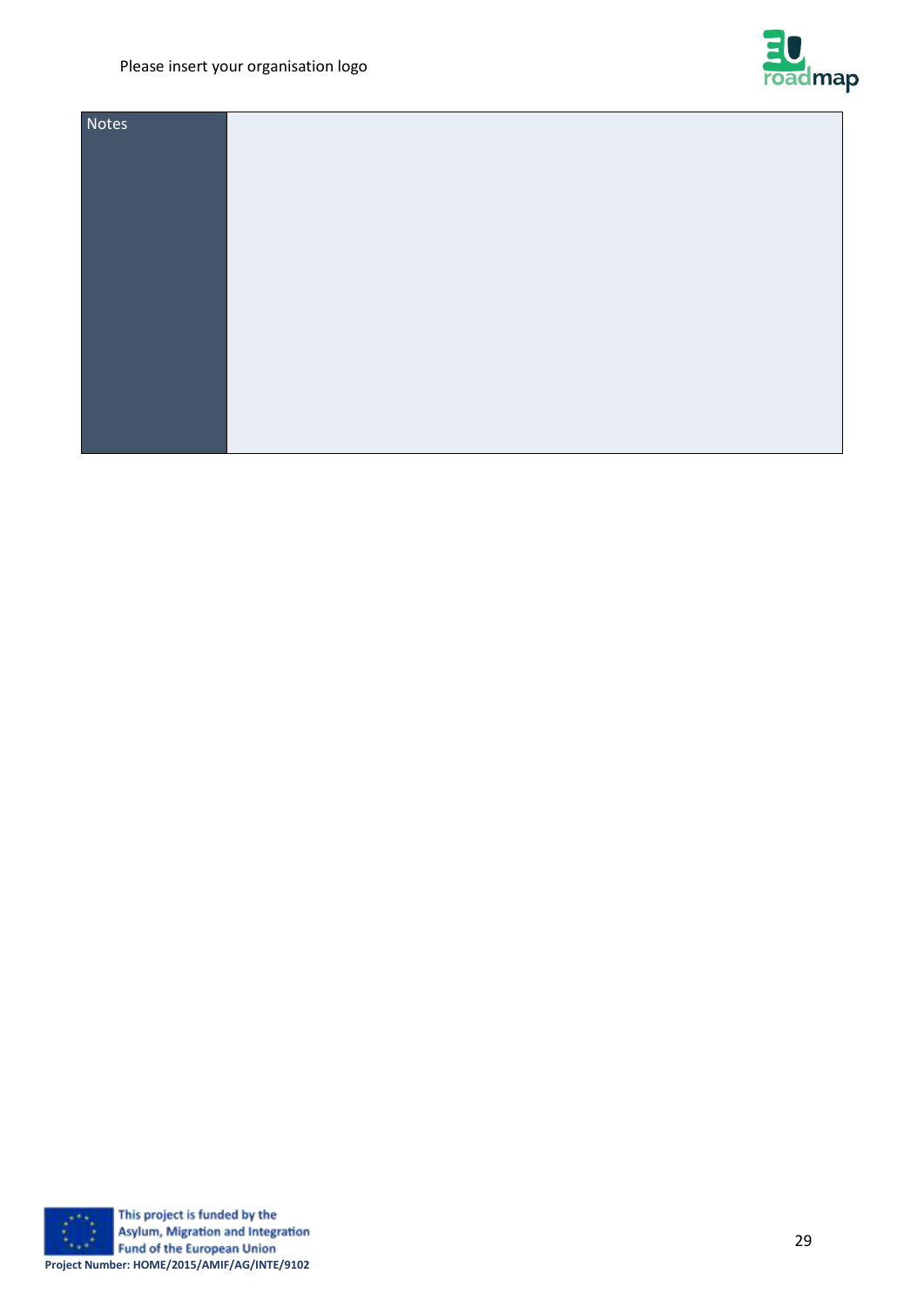

# CERTIFICATE OF PARTICIPATION

[please insert participant name and surname]

# **participated at the Job shadowing experience**

# **within the project**

# **EU ROADMAP**

**Refugees and Orientation, Assessment Desk, Methodologies, Activities and Participation**

*Project no. HOME/2015/AMIF/AG/INTE/9102*

# **The job shadowing took place on**

[please insert date]

# **in** [please insert place] **and was hosted by**

[please insert company name]

**Date and place** Stamp and Legal Representative signature

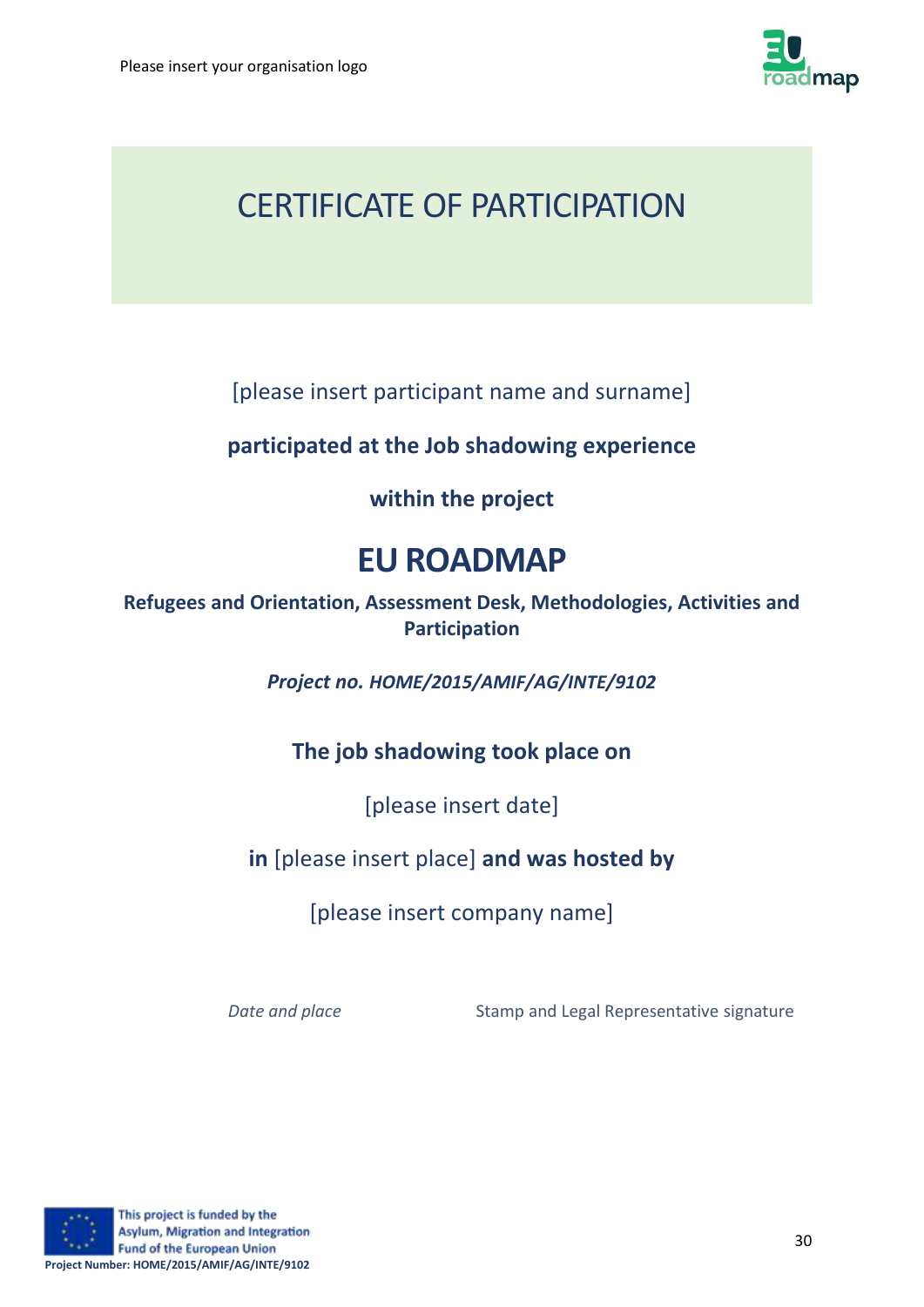

# Start up workshop

| Trainer: | Signature: |
|----------|------------|
| Date:    | Time:      |

# ATTENDANCE LIST

|                         | <b>NAME</b> | <b>SURNAME</b> | <b>SIGNATURE</b> |
|-------------------------|-------------|----------------|------------------|
| $\pmb{\mathit{1}}$      |             |                |                  |
| $\overline{2}$          |             |                |                  |
| $\overline{\mathbf{3}}$ |             |                |                  |
| $\overline{\mathbf{z}}$ |             |                |                  |
| 5                       |             |                |                  |
| $\overline{6}$          |             |                |                  |
| $\overline{z}$          |             |                |                  |
| $\pmb{8}$               |             |                |                  |
| $\overline{g}$          |             |                |                  |
| 10                      |             |                |                  |
| 11                      |             |                |                  |
| 12                      |             |                |                  |
| 13                      |             |                |                  |
| 14                      |             |                |                  |
| 15                      |             |                |                  |
| 16                      |             |                |                  |
| $17\,$                  |             |                |                  |

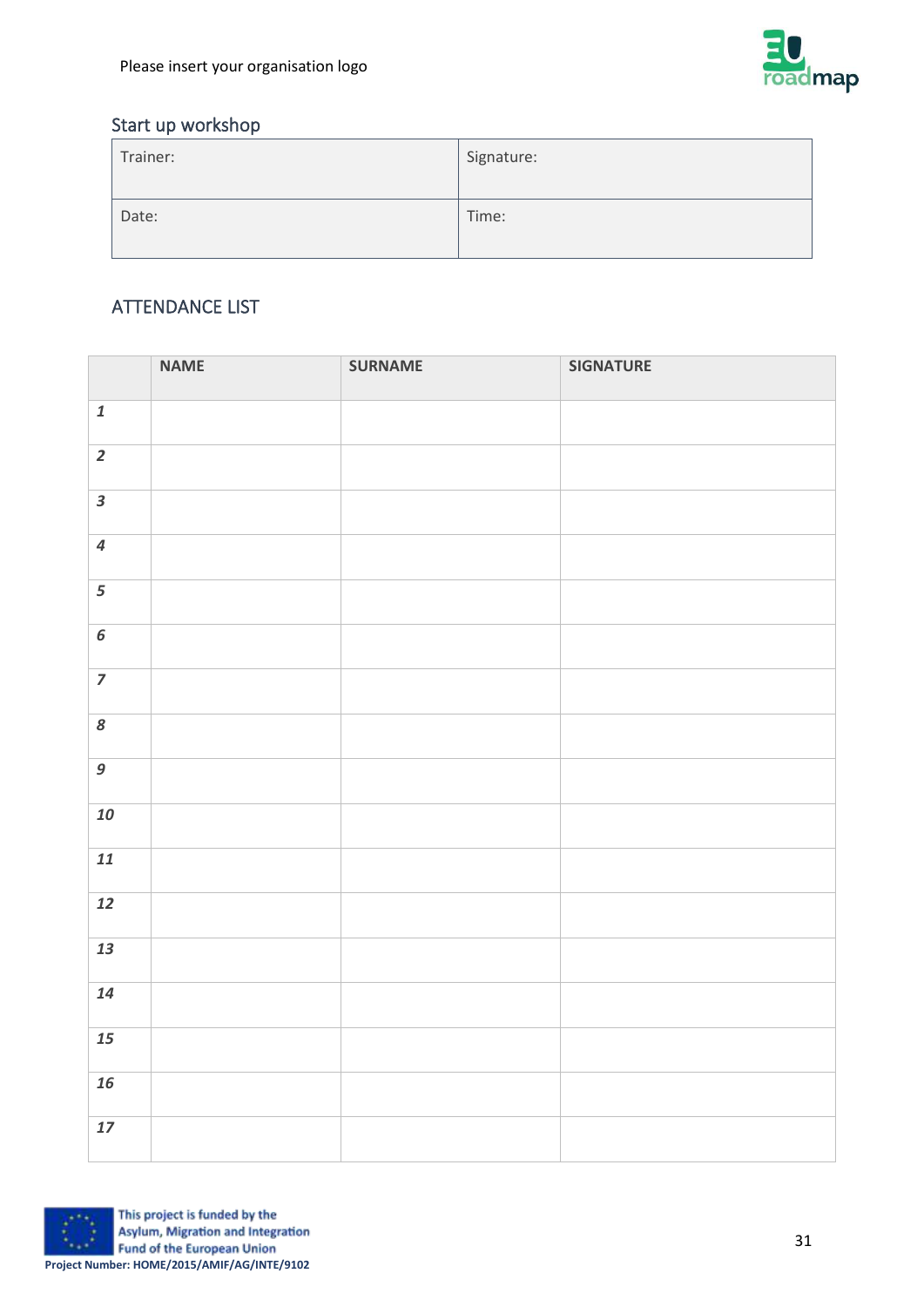## Please insert your organisation logo



| 18 |  |  |
|----|--|--|
| 19 |  |  |
| 20 |  |  |

| Notes |  |  |
|-------|--|--|
|       |  |  |
|       |  |  |
|       |  |  |
|       |  |  |
|       |  |  |
|       |  |  |
|       |  |  |
|       |  |  |
|       |  |  |

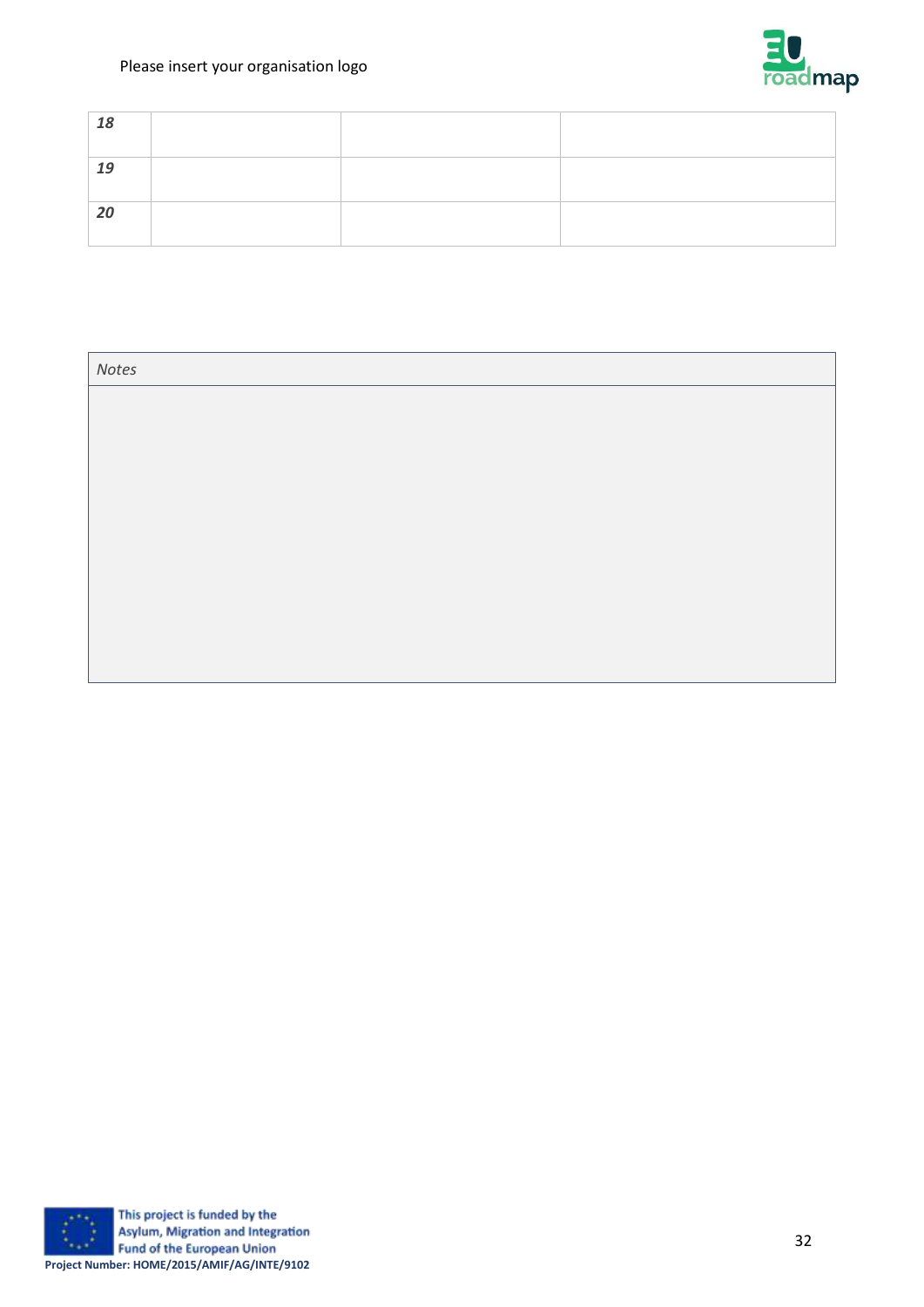

# Start up workshop

| Trainer: | Signature: |
|----------|------------|
| Date:    | Time:      |

# **CONTENTS**

| <b>CONTENTO</b>                     |  |
|-------------------------------------|--|
| Learning objective                  |  |
| Contents                            |  |
| Learning<br>methodologies,<br>Tools |  |
| Bibliography,<br>References         |  |

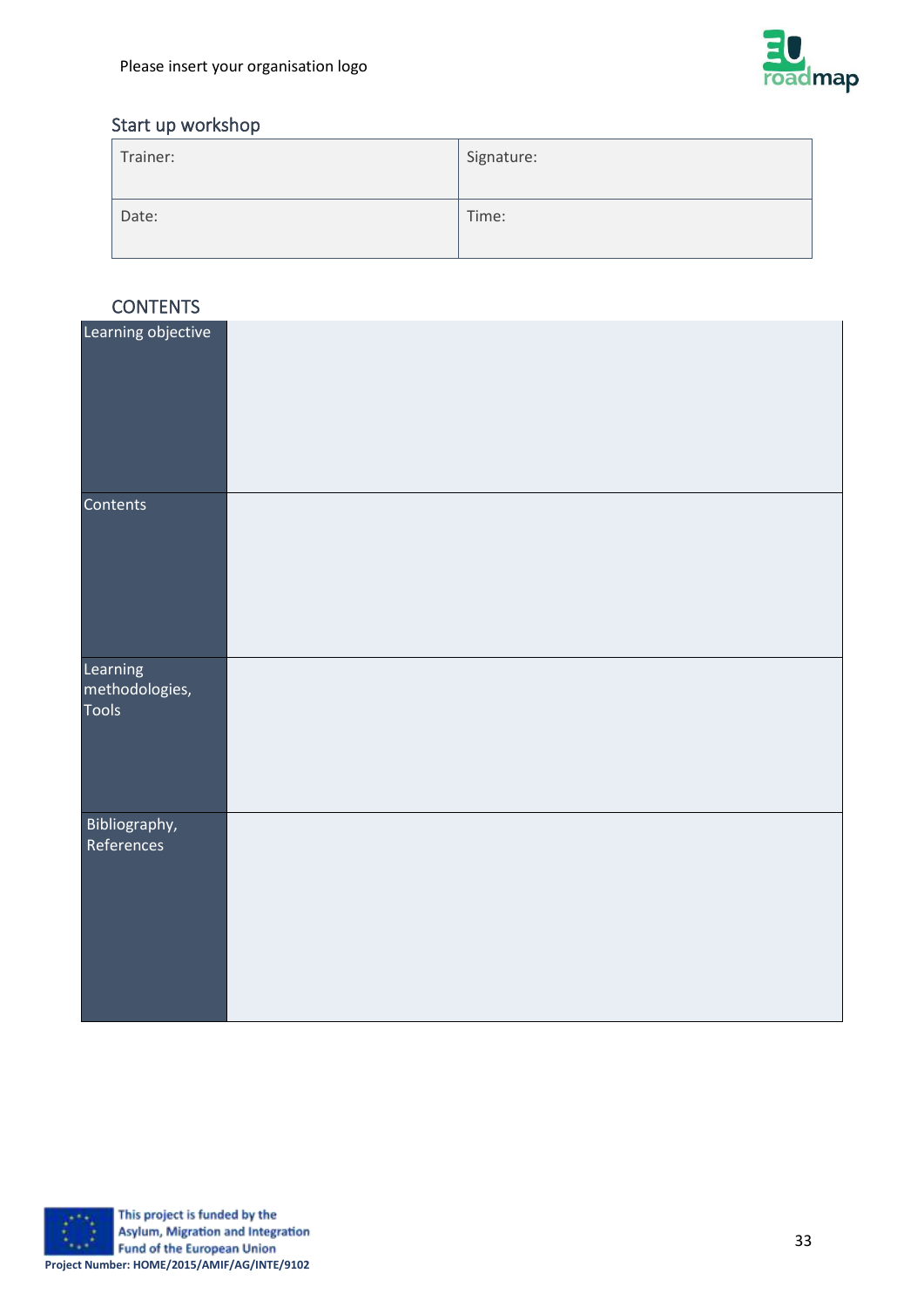## Please insert your organisation logo



| Notes |  |
|-------|--|
|       |  |
|       |  |
|       |  |
|       |  |
|       |  |
|       |  |
|       |  |
|       |  |
|       |  |
|       |  |
|       |  |



This project is funded by the Asylum, Migration and Integration Fund of the European Union **Project Number: HOME/2015/AMIF/AG/INTE/9102**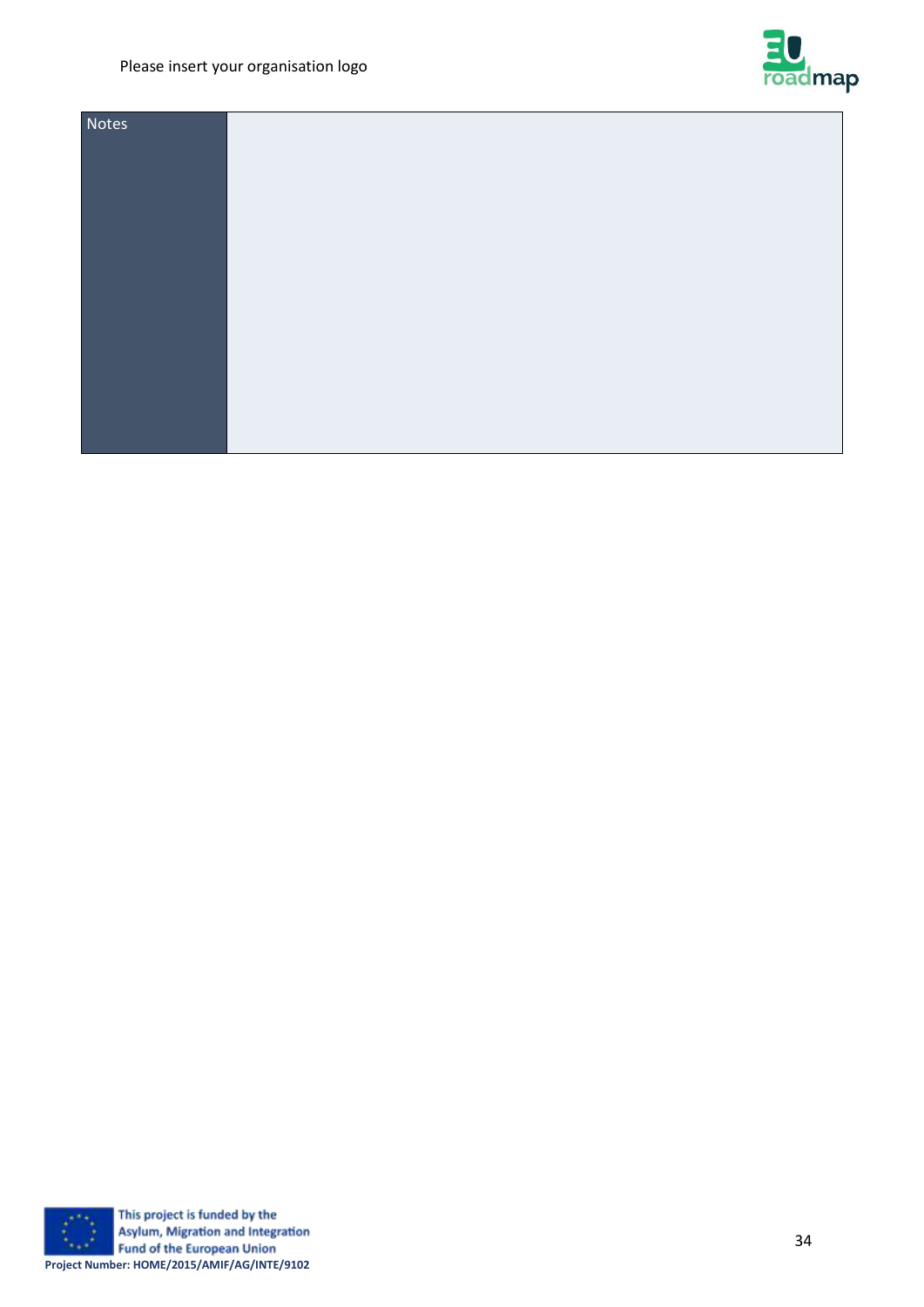

# CERTIFICATE OF PARTICIPATION

[please insert participant name and surname]

# **participated at the START UP WORKSHOP within the project**

# **EU ROADMAP**

**Refugees and Orientation, Assessment Desk, Methodologies, Activities and Participation**

*Project no. HOME/2015/AMIF/AG/INTE/9102*

**The Start up workshop took place on**

[please insert date]

# **in** [please insert place] **and was hosted by**

[please insert your organisation name]

**Date and place** Stamp and Legal Representative signature

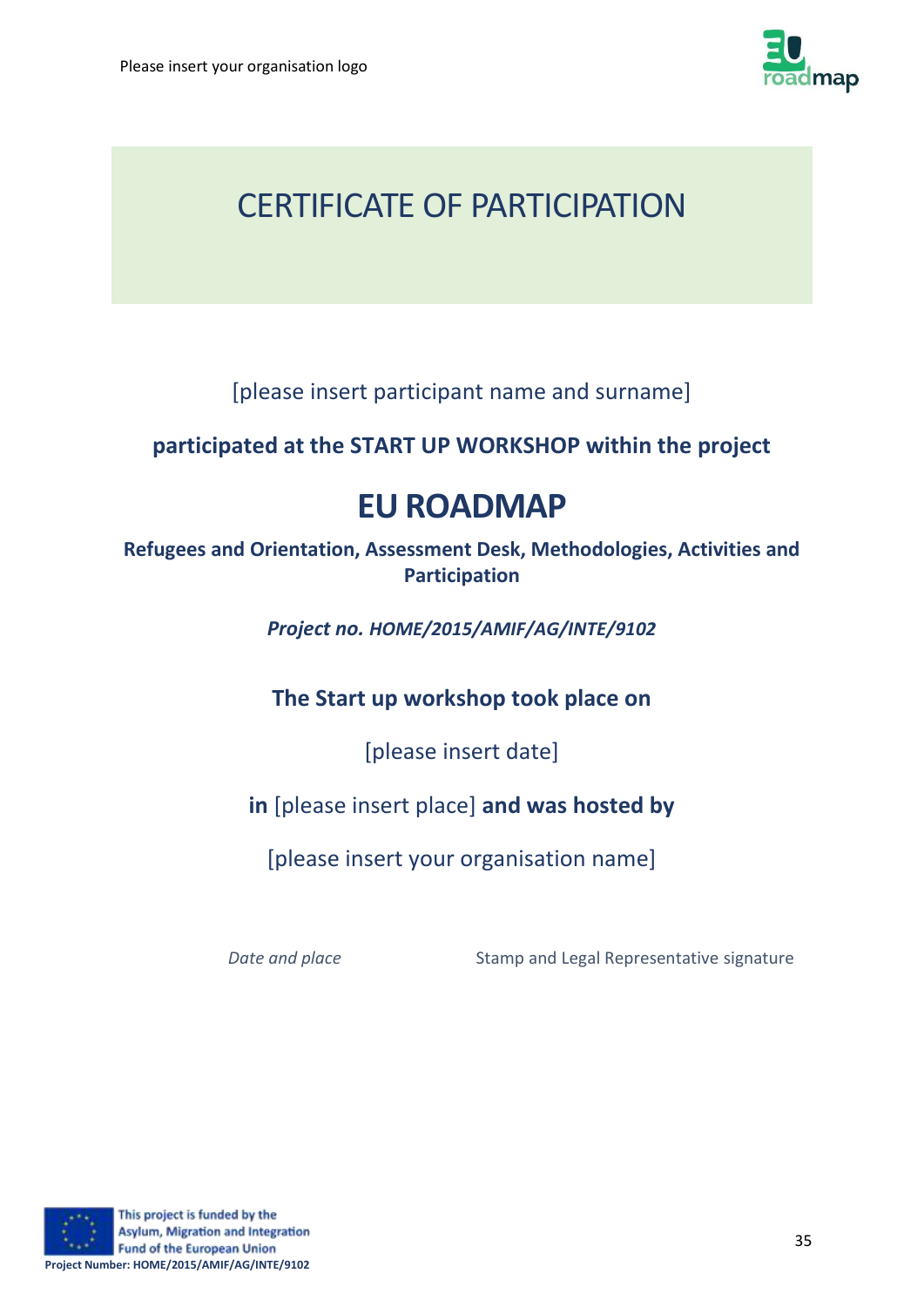

# **[Business Plan Title]**

[Business Plan Subtitle]

[Street Address] [City, ST ZIP Code] p. [Telephone] f. [Fax]

[Email] [Web address]

THE BUSINESS PLAN HAS BEEN ELABORATED UNDER THE PROJECT EU ROADMAP





Co-funded by the Asylum, Migration and Integration Fund of the European Union

Project Number: HOME/2015/AMIF/AG/INTE/9102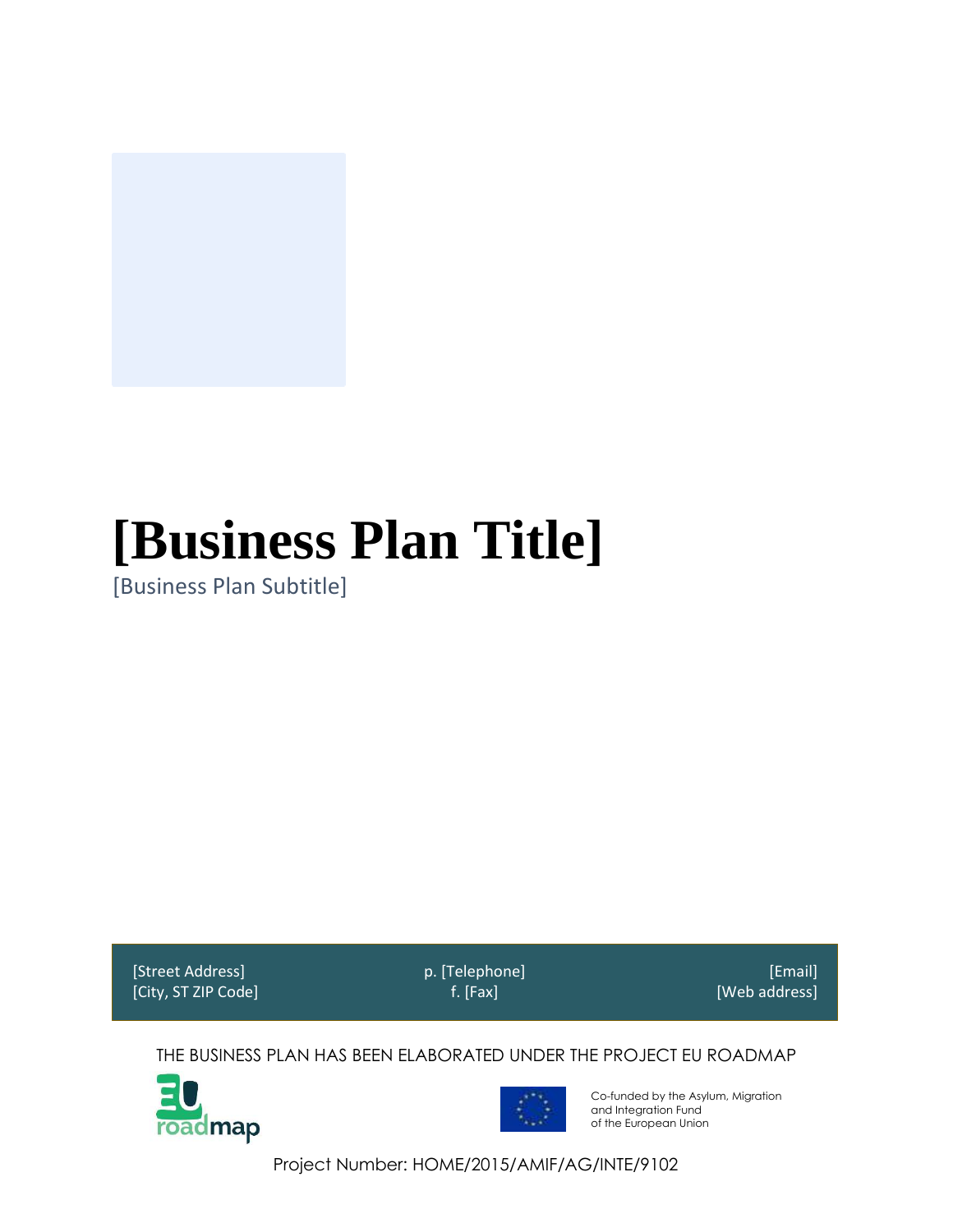

# Table of Contents

| <b>Mission statement</b>      |
|-------------------------------|
| Type of business and sector   |
| Location                      |
| Opening hours                 |
| Products or Services provided |
| Management                    |
|                               |
| <b>Market Analysis</b>        |
| Competition                   |
|                               |
| <b>Start-Up Expenses</b>      |

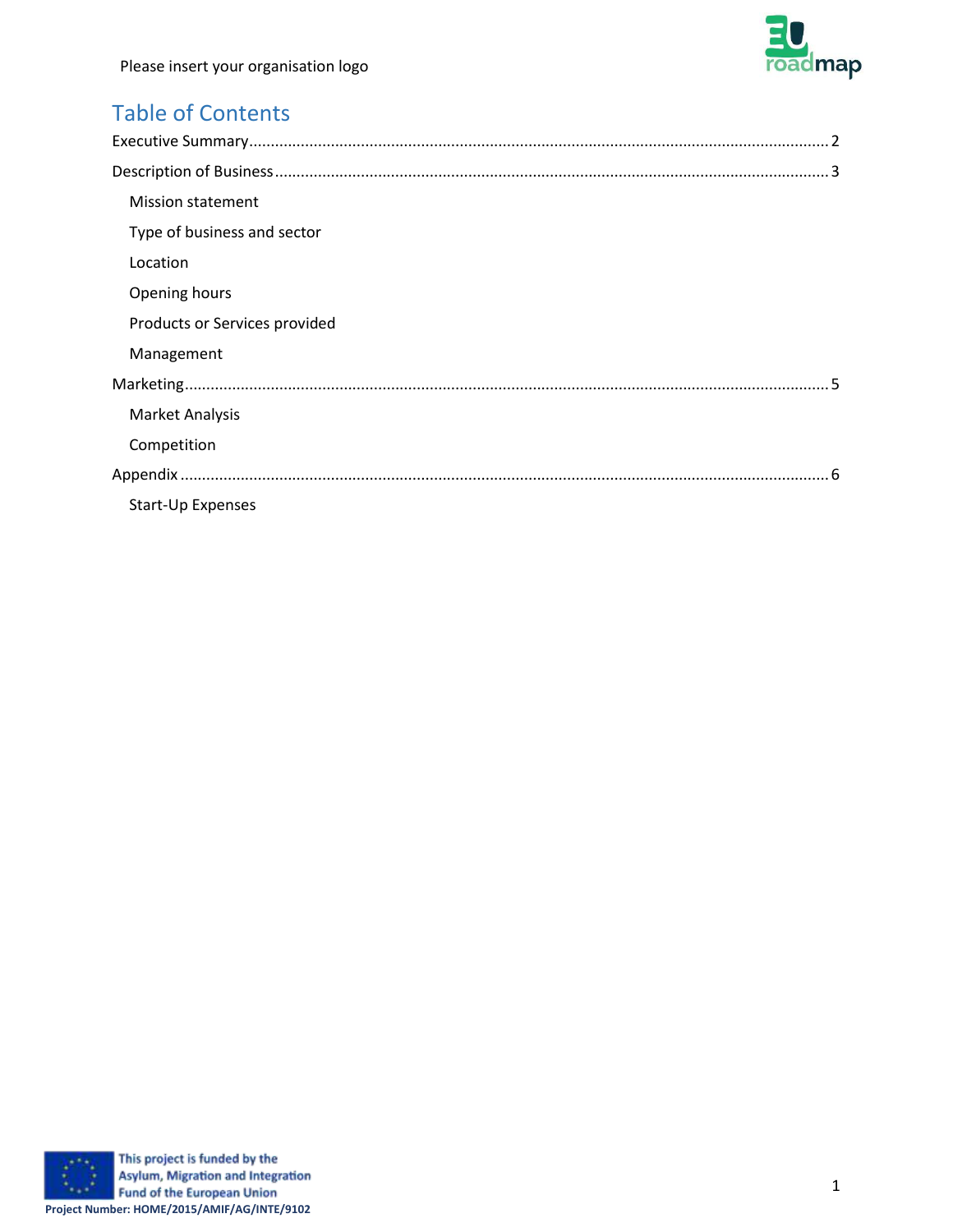

# <span id="page-37-0"></span>6 Executive Summary



It is a summary of the entire plan and it should include highlights from each section. It should provide a brief answer to the following core questions: *What? Where? When? To whom? Why?*

Click here to enter text.



This project is funded by the Asylum, Migration and Integration **Fund of the European Union Project Number: HOME/2015/AMIF/AG/INTE/9102**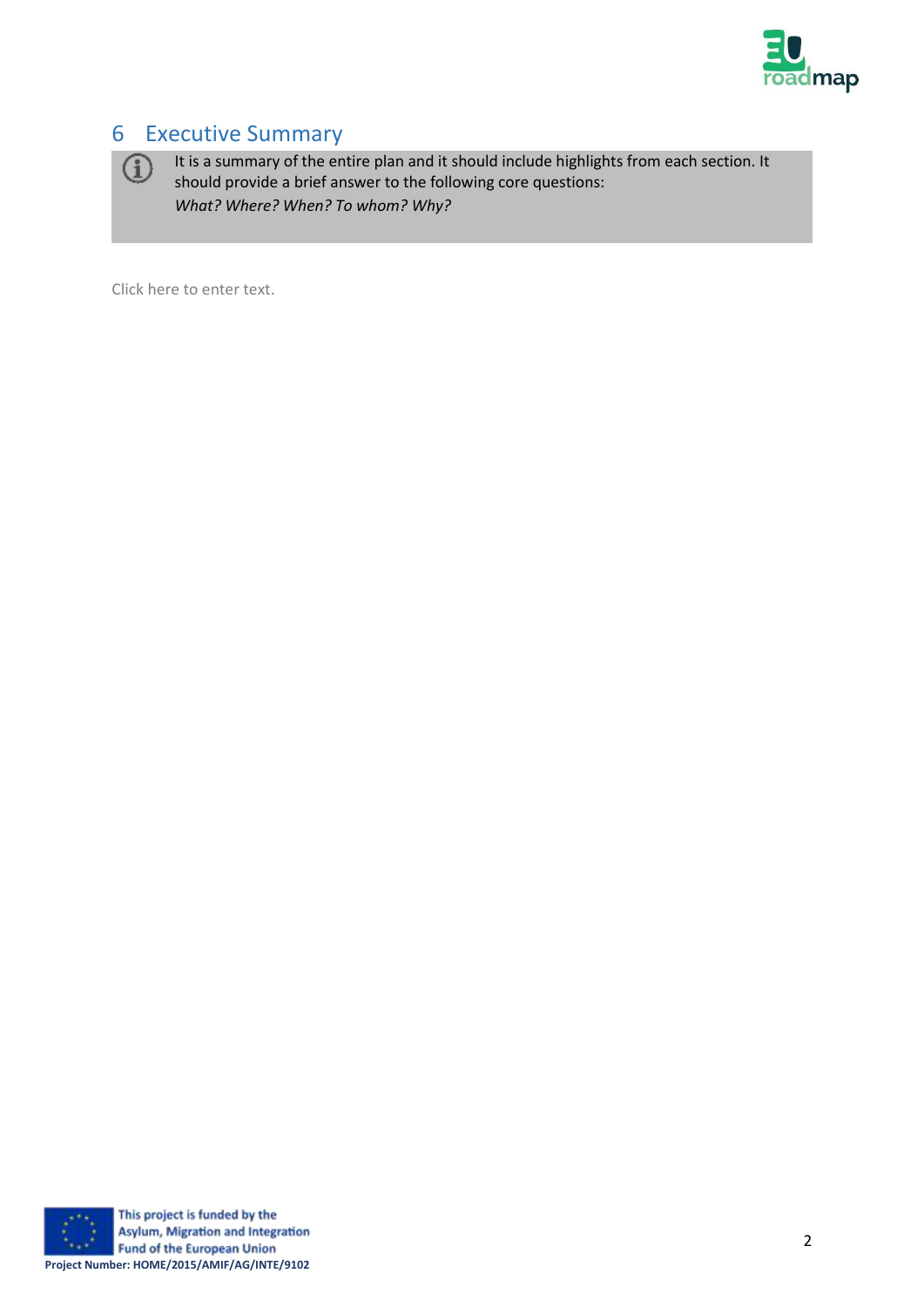

# <span id="page-38-0"></span>7 Description of Business

Positive, concise and fact-based description of your business idea: what it does and what is going to make it unique, competitive and successful. Intify needs addressed, potential customers and your business primary goal and objectives.

<span id="page-38-1"></span>Click here to enter text.

## 7.1 Mission statement

Describe your company mission purpose

<span id="page-38-2"></span>Click here to enter text.

G

#### 7.2 Type of business and sector

Identify the sector and if appropriate define the business type (such as service, manufacturing, merchandizing, etc.). If licenses or permits are required, describe the requirements for acquiring them and where you are in the process.

<span id="page-38-3"></span>Click here to enter text.

#### 7.3 Location

If you have already chosen the business location describe it briefly.

If you don't yet have a location, describe the key criteria for a suitable location for your business.

*What kind of space are you seeking and where? Which accessibility must be provided? Is it needed to be close to other business or venues?* 

<span id="page-38-4"></span>Click here to enter text.

#### 7.4 Opening hours

Self-explanatory. If appropriate and required, define opening hours of your business.

Click here to enter text.

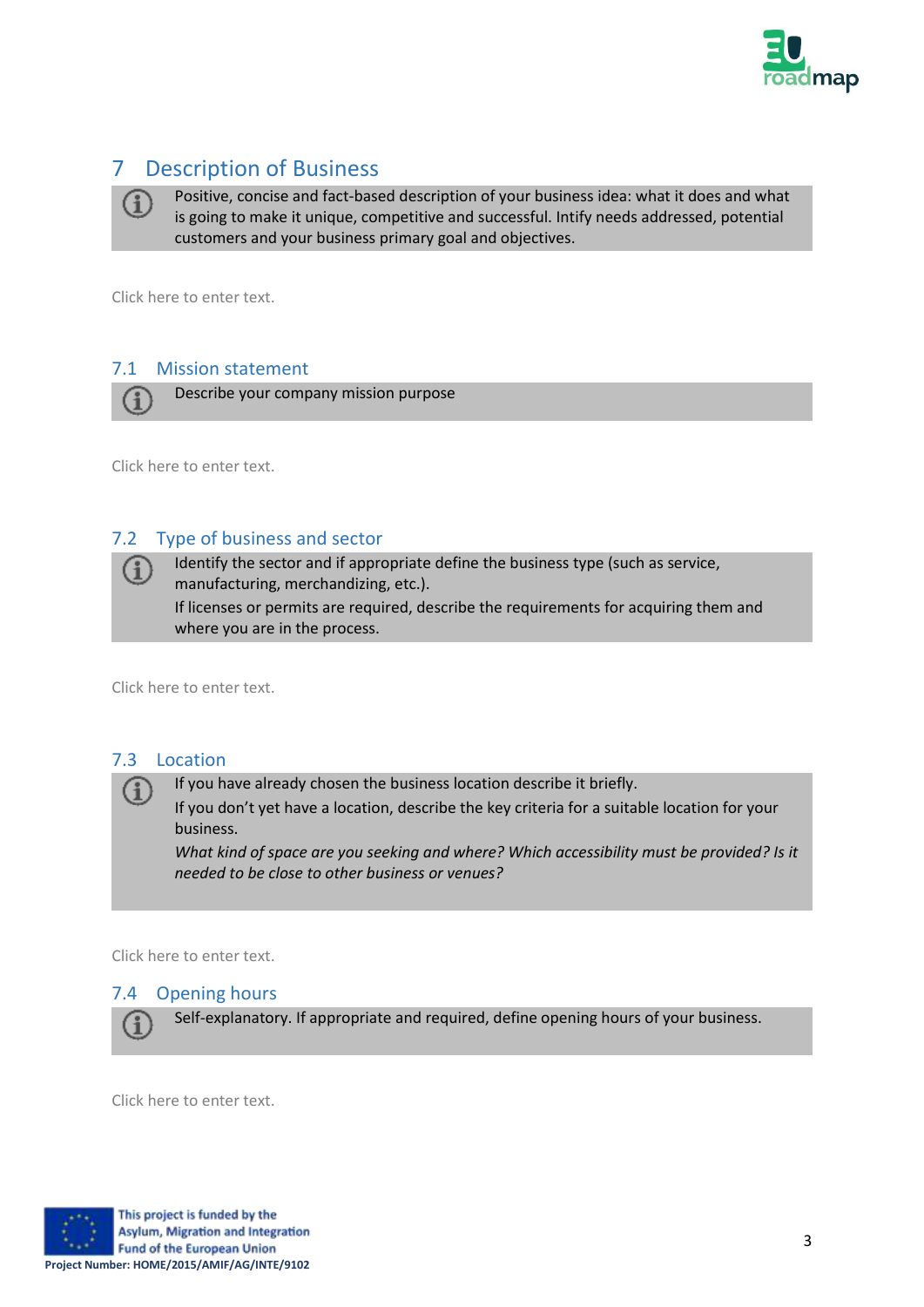

## <span id="page-39-0"></span>7.5 Products or Services provided

Describe your business products or service you will offer in order to fulfil the needs / solve the problems of your customers. *What makes your product/service different? How do the services/products benefit customers? What is your competitive advantage?*

<span id="page-39-1"></span>Click here to enter text.

 $\rm(i)$ 

G

#### 7.6 Management

Describe your background or experience that will help you to make the business a success. Describe any other people (team members, staff, external partners) who will be manage the business, their qualifications/experience, roles and responsibilities.

If appropriate, define the business organization chart and personnel plan (i.e. hiring plan and related costs)

Click here to enter text.

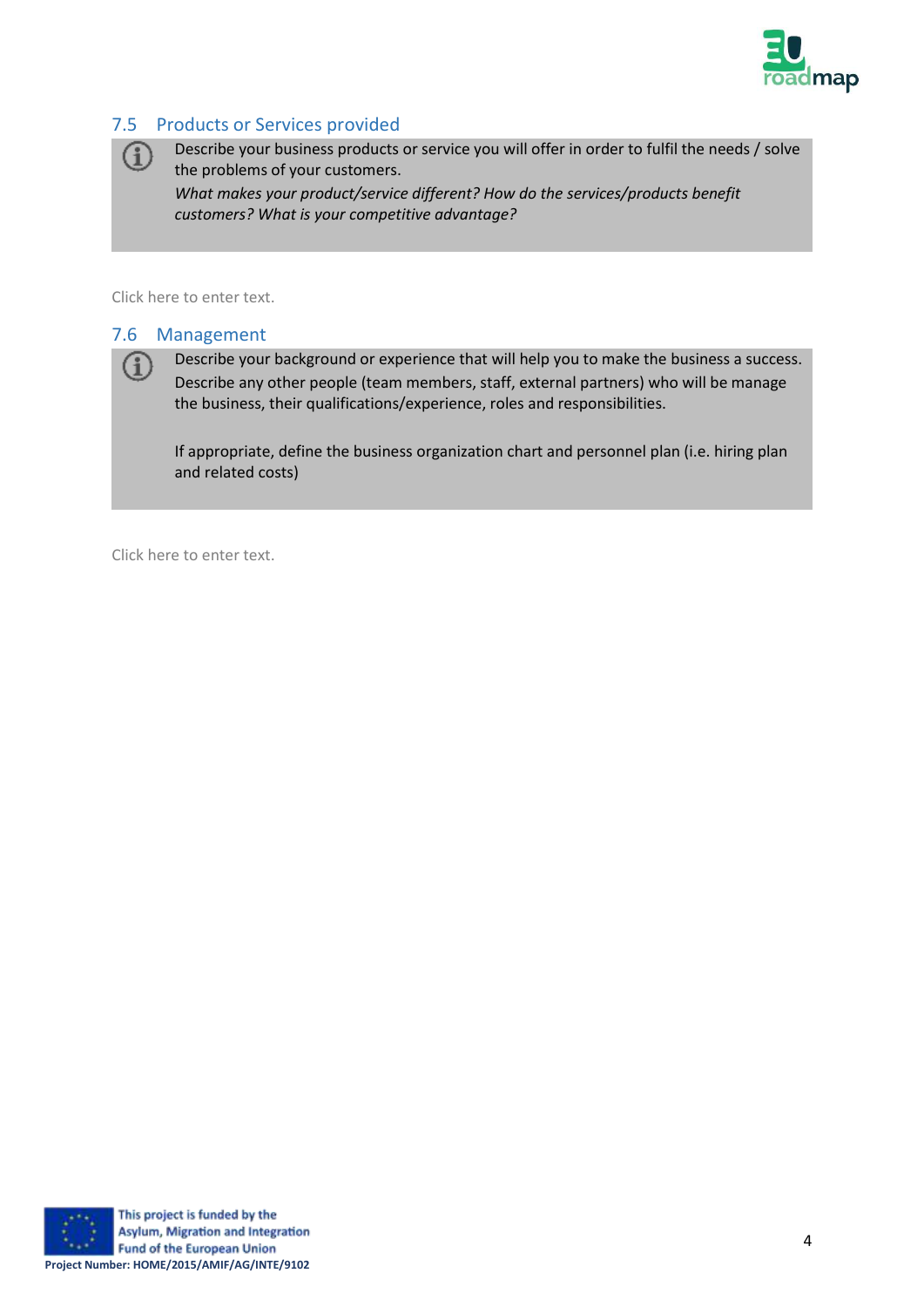

# <span id="page-40-0"></span>8 Marketing

In this section, it is relevant to highlight as much as possible about the market situation, business competitors, customers and how to reach them.

<span id="page-40-1"></span>Click here to enter text.

#### 8.1 Market Analysis

Analyse the current situation: *Which is your market? What is your target market? Who is most likely to buy you products or use your service? How are you going to let them know who and where you have to offer?*

<span id="page-40-2"></span>Click here to enter text.

#### 8.2 Competition

Briefly describe your nearest and greatest competitors.

*Who else is doing what you are trying to do? What can you learn from the way they do business? How do you hope to do better?*

Click here to enter text.

#### *8.2.1* Communication, advertising and promotion

The most important part to raise awareness of a service/product is the choice of ways of  $(i)$ communication within the area and with the possible customers. You must choose the most appropriate way of communication in order to inform people about your service in the correct way.

*How do you intend to communicate/advertise your business? Which advertising and promotion options offer you the best chances of growing your business (social networks, website, media, mailing list, phone contact, joint advertising, etc.)? How will you determine your advertising budget?*

Click here to enter text.